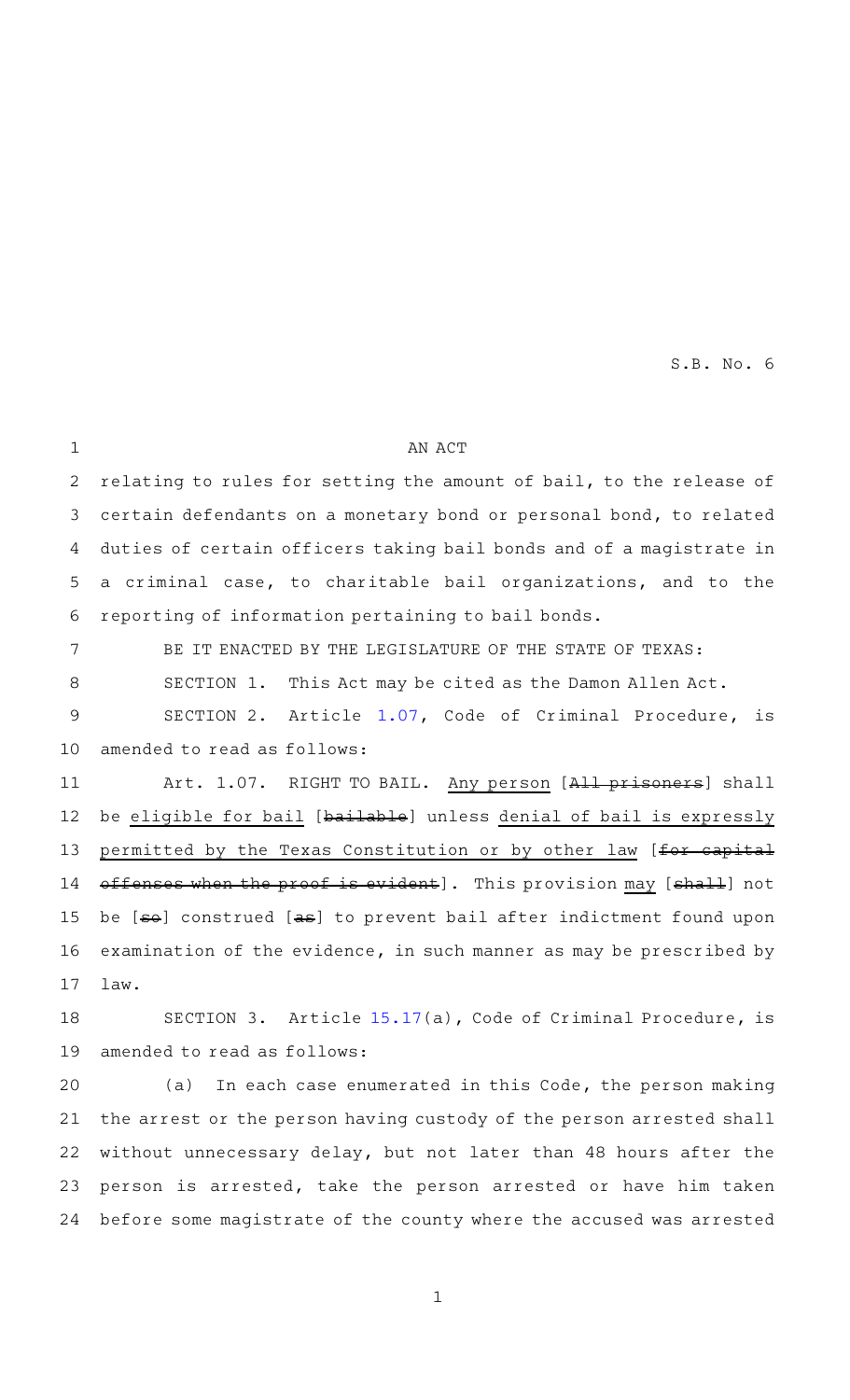or, to provide more expeditiously to the person arrested the warnings described by this article, before a magistrate in any other county of this state. The arrested person may be taken before the magistrate in person or the image of the arrested person may be presented to the magistrate by means of a videoconference. The magistrate shall inform in clear language the person arrested, either in person or through a videoconference, of the accusation against him and of any affidavit filed therewith, of his right to retain counsel, of his right to remain silent, of his right to have an attorney present during any interview with peace officers or attorneys representing the state, of his right to terminate the interview at any time, and of his right to have an examining trial. The magistrate shall also inform the person arrested of the person 's right to request the appointment of counsel if the person cannot afford counsel. The magistrate shall inform the person arrested of the procedures for requesting appointment of counsel. If applicable, the magistrate shall inform the person that the person may file the affidavit described by Article 17.028(f). If the person does not speak and understand the English language or is deaf, the magistrate shall inform the person in a manner consistent with Articles [38.30](http://www.statutes.legis.state.tx.us/GetStatute.aspx?Code=CR&Value=38.30&Date=8/31/2021) and [38.31,](http://www.statutes.legis.state.tx.us/GetStatute.aspx?Code=CR&Value=38.31&Date=8/31/2021) as appropriate. The magistrate shall ensure that reasonable assistance in completing the necessary forms for requesting appointment of counsel is provided to the person at the same time. If the person arrested is indigent and requests appointment of counsel and if the magistrate is authorized under Article [26.04](http://www.statutes.legis.state.tx.us/GetStatute.aspx?Code=CR&Value=26.04&Date=8/31/2021) to appoint counsel for indigent defendants in the county, the magistrate shall appoint counsel in accordance with 1 2 3 4 5 6 7 8 9 10 11 12 13 14 15 16 17 18 19 20 21 22 23 24 25 26 27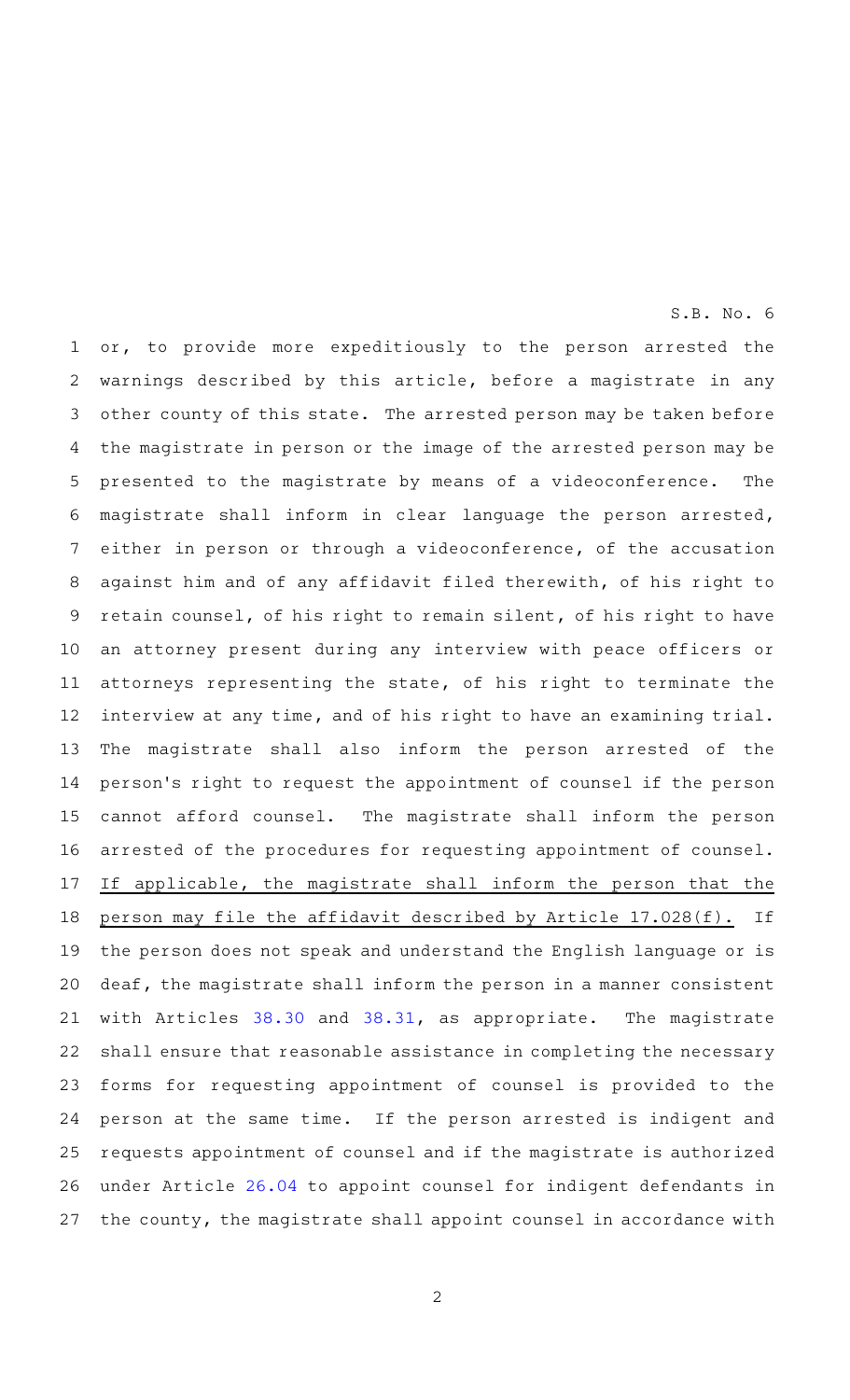Article [1.051.](http://www.statutes.legis.state.tx.us/GetStatute.aspx?Code=CR&Value=1.051&Date=8/31/2021) If the magistrate is not authorized to appoint counsel, the magistrate shall without unnecessary delay, but not later than 24 hours after the person arrested requests appointment of counsel, transmit, or cause to be transmitted to the court or to the courts' designee authorized under Article [26.04](http://www.statutes.legis.state.tx.us/GetStatute.aspx?Code=CR&Value=26.04&Date=8/31/2021) to appoint counsel in the county, the forms requesting the appointment of counsel. The magistrate shall also inform the person arrested that he is not required to make a statement and that any statement made by him may be used against him. The magistrate shall allow the person arrested reasonable time and opportunity to consult counsel and shall, after determining whether the person is currently on bail for a separate criminal offense and whether the bail decision is subject to Article 17.027, admit the person arrested to bail if allowed by law. A record of the communication between the arrested person and the magistrate shall be made. The record shall be preserved until the earlier of the following dates: (1) the date on which the pretrial hearing ends; or (2) the 91st day after the date on which the record is made if the person is charged with a misdemeanor or the 120th day after the date on which the record is made if the person is charged with a felony. For purposes of this subsection, "videoconference" means a two-way electronic communication of image and sound between the arrested person and the magistrate and includes secure Internet videoconferencing. 1 2 3 4 5 6 7 8 9 10 11 12 13 14 15 16 17 18 19 20 21 22 23

SECTION 4. Article [17.02,](http://www.statutes.legis.state.tx.us/GetStatute.aspx?Code=CR&Value=17.02&Date=8/31/2021) Code of Criminal Procedure, is amended to read as follows: 24 25

Art. 17.02. DEFINITION OF "BAIL BOND". A "bail bond" is a written undertaking entered into by the defendant and the 26 27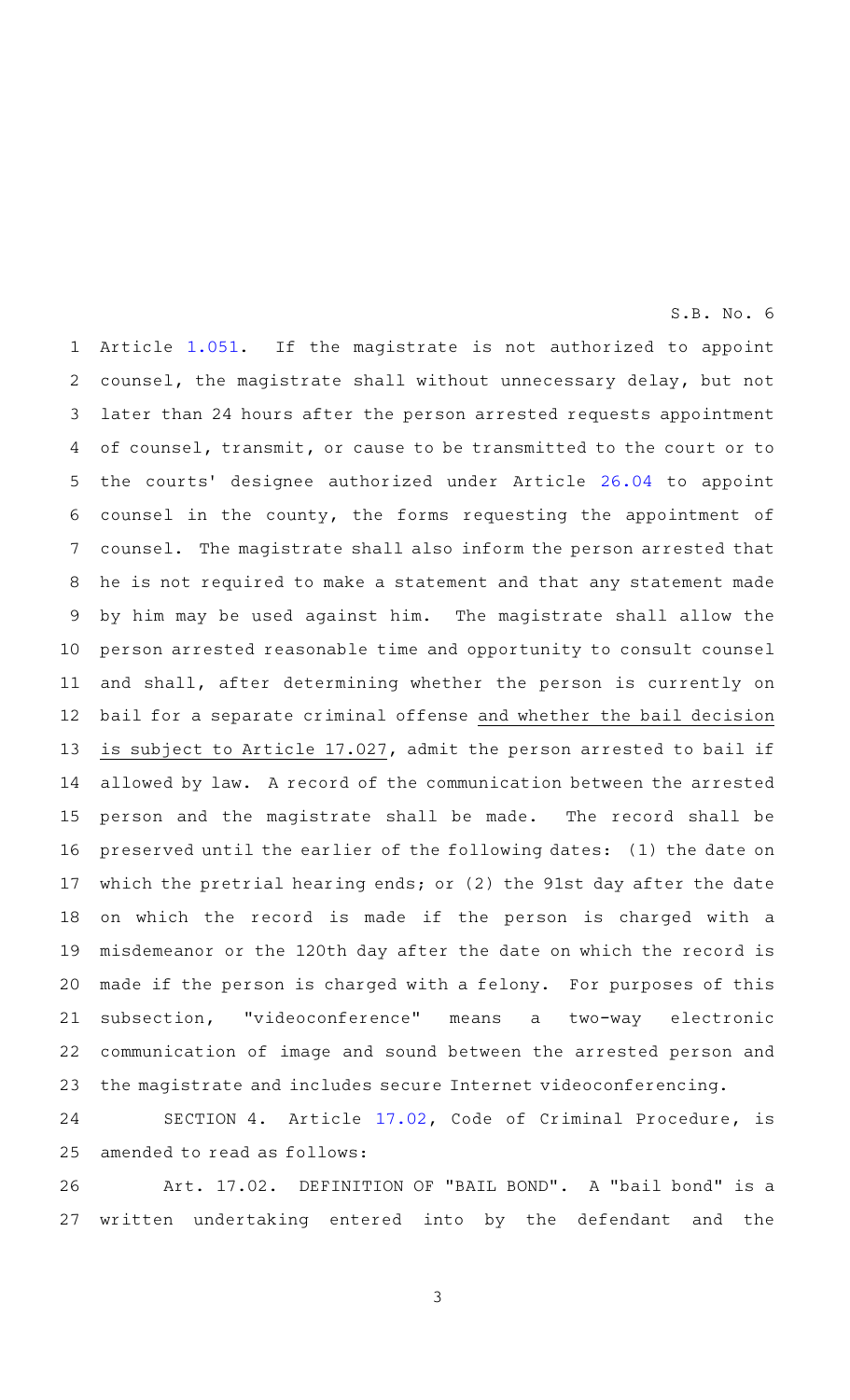defendant 's sureties for the appearance of the principal therein before a court or magistrate to answer a criminal accusation; provided, however, that the defendant on execution of the bail bond may deposit with the custodian of funds of the court in which the prosecution is pending current money of the United States in the amount of the bond in lieu of having sureties signing the same. Any cash funds deposited under this article shall be receipted for by the officer receiving the funds and, on order of the court, be refunded in the amount shown on the face of the receipt less the administrative fee authorized by Section [117.055,](http://www.statutes.legis.state.tx.us/GetStatute.aspx?Code=LG&Value=117.055&Date=8/31/2021) Local Government Code, if applicable, after the defendant complies with the conditions of the defendant 's bond, to: 1 2 3 4 5 6 7 8 9 10 11 12

 $S.B. No.6$ 

(1) any person in the name of whom a receipt was issued, including the defendant if a receipt was issued to the defendant; or 13 14 15

 $(2)$  the defendant, if no other person is able to produce a receipt for the funds. 16 17

SECTION 5. Chapter [17,](http://www.statutes.legis.state.tx.us/GetStatute.aspx?Code=CR&Value=17&Date=8/31/2021) Code of Criminal Procedure, is amended by adding Articles 17.021, 17.022, 17.023, 17.024, 17.027, and 17.028 to read as follows: 18 19 20

Art. 17.021. PUBLIC SAFETY REPORT SYSTEM. (a) The Office of Court Administration of the Texas Judicial System shall develop and maintain a public safety report system that is available for use for purposes of Article [17.15.](http://www.statutes.legis.state.tx.us/GetStatute.aspx?Code=CR&Value=17.15&Date=8/31/2021) 21 22 23 24

25

 $(b)$  The public safety report system must:

(1) state the requirements for setting bail under Article [17.15](http://www.statutes.legis.state.tx.us/GetStatute.aspx?Code=CR&Value=17.15&Date=8/31/2021) and list each factor provided by Article [17.15](http://www.statutes.legis.state.tx.us/GetStatute.aspx?Code=CR&Value=17.15&Date=8/31/2021)(a); 26 27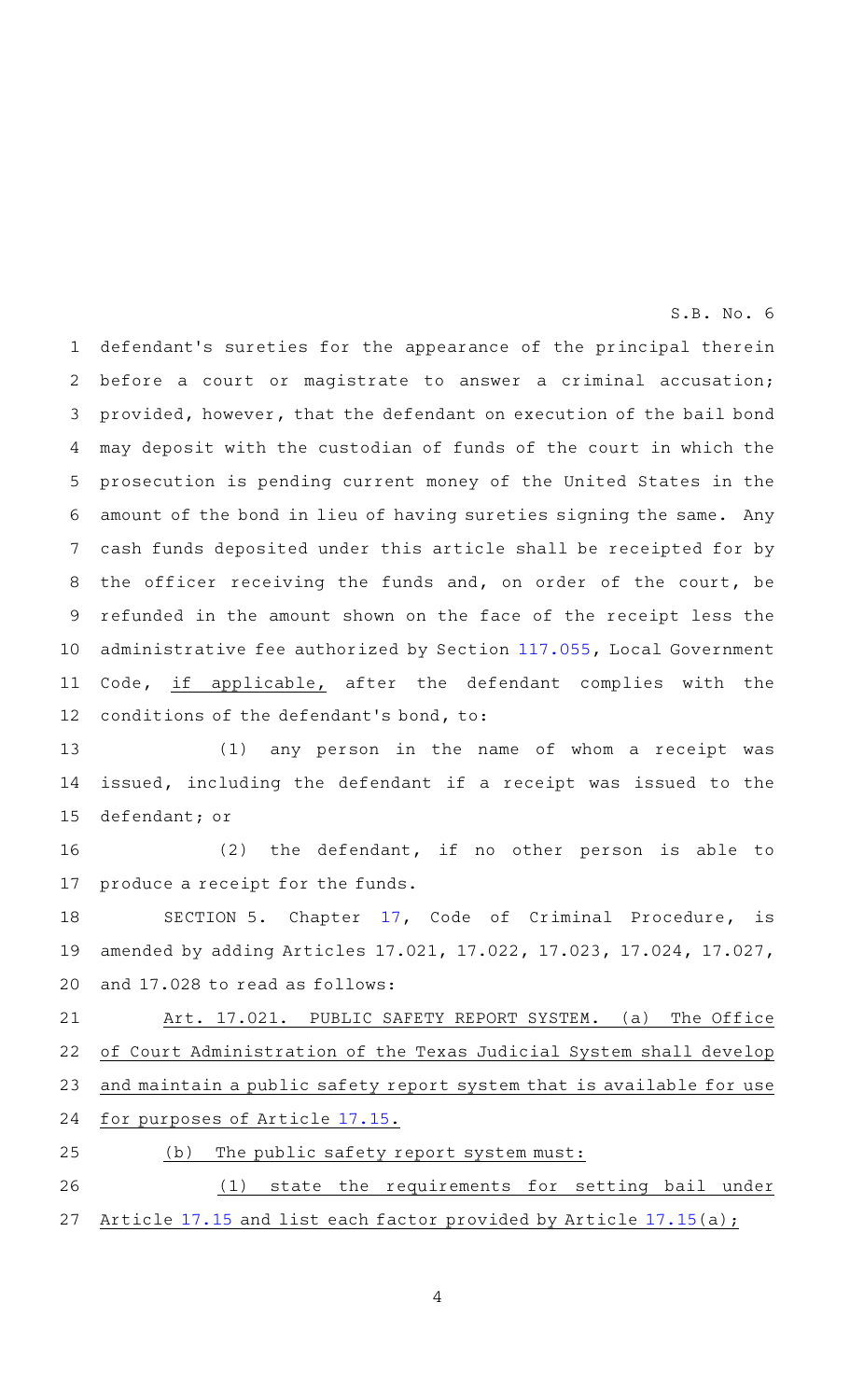| $\mathbf 1$ | (2) provide the defendant's name and date of birth or,              |
|-------------|---------------------------------------------------------------------|
| 2           | if impracticable, other identifying information, the cause number   |
| 3           | of the case, if available, and the offense for which the defendant  |
| 4           | was arrested;                                                       |
| 5           | provide information on the eligibility of the<br>(3)                |
| 6           | defendant for a personal bond;                                      |
| 7           | provide information regarding the applicability<br>(4)              |
| 8           | of any required or discretionary bond conditions;                   |
| 9           | (5)<br>provide, in summary form, the criminal history of            |
| 10          | the defendant, including information regarding any:                 |
| 11          | previous misdemeanor or felony convictions;<br>(A)                  |
| 12          | (B)<br>pending charges;                                             |
| 13          | (C)<br>previous sentences imposing a<br>оf<br>term                  |
| 14          | confinement;                                                        |
| 15          | previous convictions or pending charges for:<br>(D)                 |
| 16          | (i)<br>offenses that are offenses involving                         |
| 17          | violence as defined by Article 17.03; or                            |
| 18          | (ii) offenses involving violence directed                           |
|             | 19 against a peace officer; and                                     |
| 20          | previous failures of the defendant to appear<br>( E )               |
| 21          | in court following release on bail; and                             |
| 22          | (6)<br>be<br>designed to<br>collect<br>and<br>maintain<br>the       |
| 23          | information provided on a bail form submitted under Section 72.038, |
| 24          | Government Code.                                                    |
| 25          | The office shall provide access to the public safety<br>(c)         |
| 26          | report system to the appropriate officials in each county and each  |
| 27          | municipality at no cost. This subsection may not be construed to    |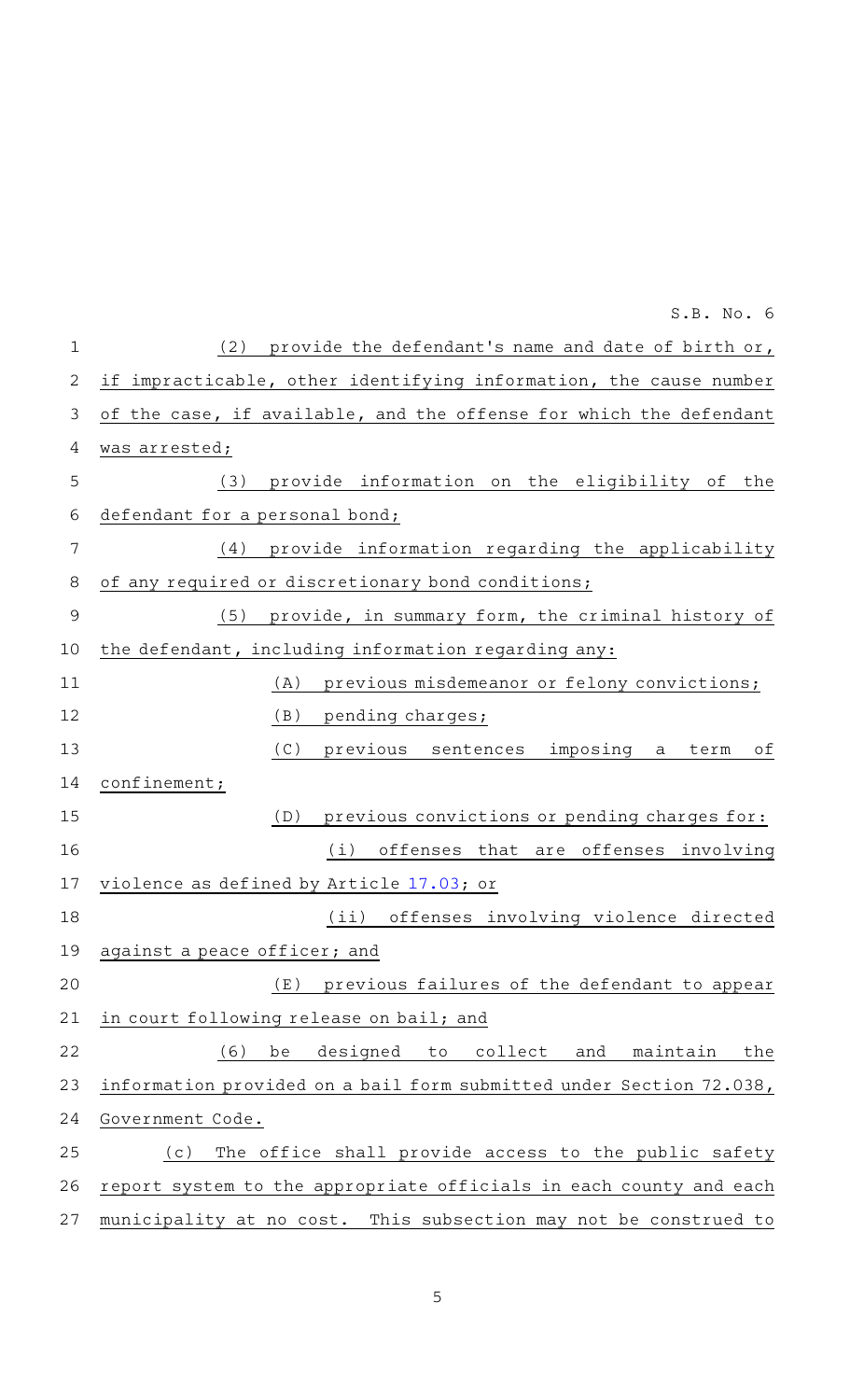require the office to provide an official or magistrate with any equipment or support related to accessing or using the public safety report system.  $(d)$  The public safety report system may not: (1) be the only item relied on by a judge or magistrate in making a bail decision;  $(2)$  include a score, rating, or assessment of a defendant 's risk or make any recommendation regarding the appropriate bail for the defendant; or (3) include any information other than the information listed in Subsection (b). (e) The office shall use the information maintained under Subsection (b)(6) to collect data from the preceding state fiscal year regarding the number of defendants for whom bail was set after arrest, including:  $(1)$  the number for each category of offense; (2) the number of personal bonds; and (3) the number of monetary bonds. (f) Not later than December 1 of each year, the office shall submit a report containing the data described by Subsection (e) to the governor, lieutenant governor, speaker of the house of representatives, and presiding officers of the standing committees of each house of the legislature with primary jurisdiction over the judiciary. (g) The Department of Public Safety shall assist the office in implementing the public safety report system established under this article and shall provide criminal history record information 1 2 3 4 5 6 7 8 9 10 11 12 13 14 15 16 17 18 19 20 21 22 23 24 25 26 27

 $S.B. No.6$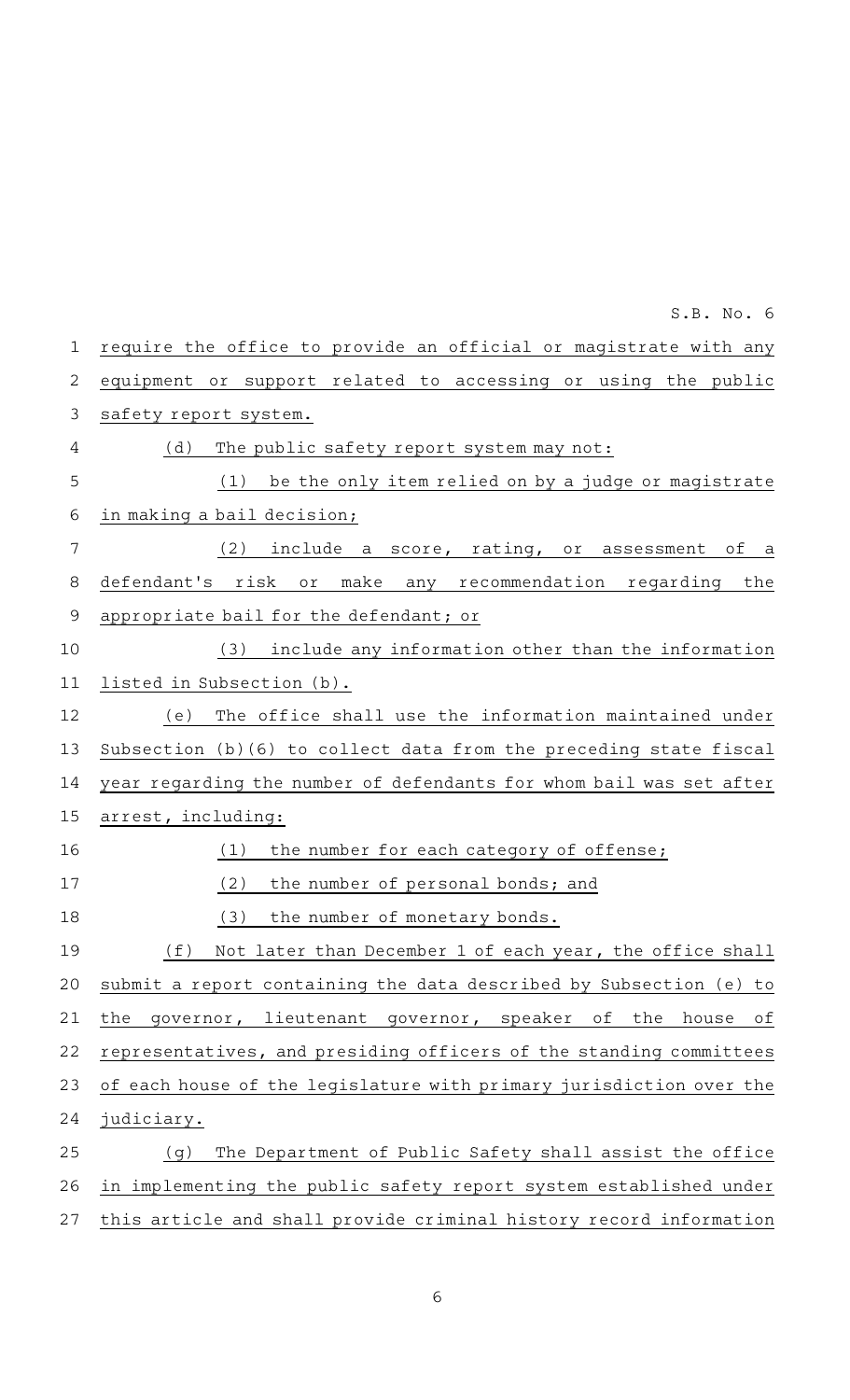| 1           | to the office in the electronic form necessary for the office to     |
|-------------|----------------------------------------------------------------------|
| 2           | implement this article.                                              |
| 3           | (h) Any contract for goods or services between the office            |
| 4           | and a vendor that may be necessary or appropriate to develop the     |
| 5           | public safety report system is exempt from the requirements of       |
| 6           | Subtitle D, Title 10, Government Code. This subsection expires       |
| 7           | September 1, 2022.                                                   |
| 8           | Art. 17.022. PUBLIC SAFETY REPORT. (a) A magistrate                  |
| $\mathsf 9$ | considering the release on bail of a defendant charged with an       |
| 10          | offense punishable as a Class B misdemeanor or any higher category   |
| 11          | of offense shall order that:                                         |
| 12          | (1)<br>the personal bond office established under Article            |
| 13          | 17.42 for the county in which the defendant is being detained, if a  |
| 14          | personal bond office has been established for that county, or other  |
| 15          | suitably trained person including judicial personnel or sheriff's    |
| 16          | department personnel, use the public safety report system developed  |
| 17          | under Article 17.021 to prepare a public safety report with respect  |
| 18          | to the defendant; and                                                |
| 19          | (2)<br>the public safety report prepared<br>under                    |
| 20          | Subdivision (1) be provided to<br>the magistrate<br>as<br>soon<br>as |
| 21          | practicable but not later than 48 hours after the defendant's        |
| 22          | arrest.                                                              |
| 23          | (b) A magistrate may not, without the consent of the                 |
| 24          | sheriff, order a sheriff or sheriff's department personnel to        |
| 25          | prepare a public safety report under this article.                   |
| 26          | Notwithstanding Subsection (a), a magistrate<br>(c)<br>may           |
| 27          | personally prepare a public safety report, before or while making a  |
|             |                                                                      |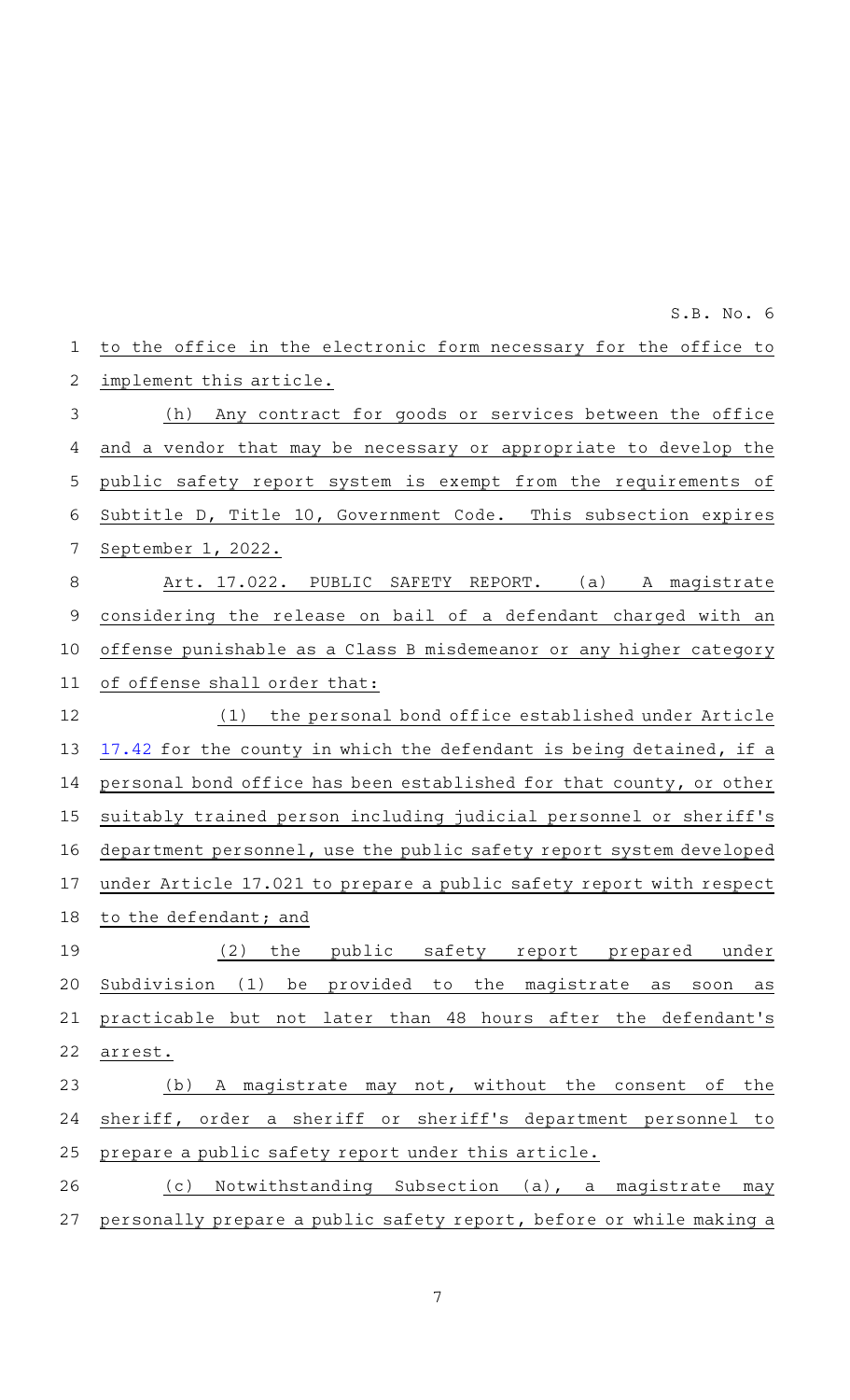| 1              | bail decision, using the public safety report system developed      |
|----------------|---------------------------------------------------------------------|
| $\mathbf{2}$   | under Article 17.021.                                               |
| 3              | (d)<br>The magistrate shall:                                        |
| 4              | (1) consider the public safety report before setting                |
| 5              | bail; and                                                           |
| 6              | (2)<br>promptly but not later than 72 hours after the time          |
| 7              | bail is set, submit the bail form described by Section 72.038,      |
| 8              | Government Code, in accordance with that section.                   |
| $\overline{9}$ | In the manner described by this article, a magistrate<br>(e)        |
| 10             | may, but is not required to, order, prepare, or consider a public   |
| 11             | safety report in setting bail for a defendant charged only with a   |
| 12             | misdemeanor punishable by fine only or a defendant who receives a   |
| 13             | citation under Article 14.06(c). If ordered, the report shall be    |
| 14             | prepared for the time and place for an appearance as indicated in   |
| 15             | the citation.                                                       |
| 16             | (f) A magistrate may set bail for a defendant charged only          |
| 17             | with an offense punishable as a misdemeanor without ordering,       |
| 18             | preparing, or considering a public safety report if the public      |
| 19             | safety report system is unavailable for longer than 12 hours due to |
| 20             | a technical failure at the Office of Court Administration of the    |
| 21             | Texas Judicial System.                                              |
| 22             | Art. 17.023.<br>AUTHORITY TO RELEASE ON BAIL IN CERTAIN CASES.      |
| 23             | This article applies only to a defendant charged with an<br>(a)     |
| 24             | offense that is:                                                    |
| 25             | punishable as a felony; or<br>(1)                                   |
| 26             | (2)<br>a misdemeanor punishable by confinement.                     |
| 27             | Notwithstanding any other law, a defendant to whom this<br>(b)      |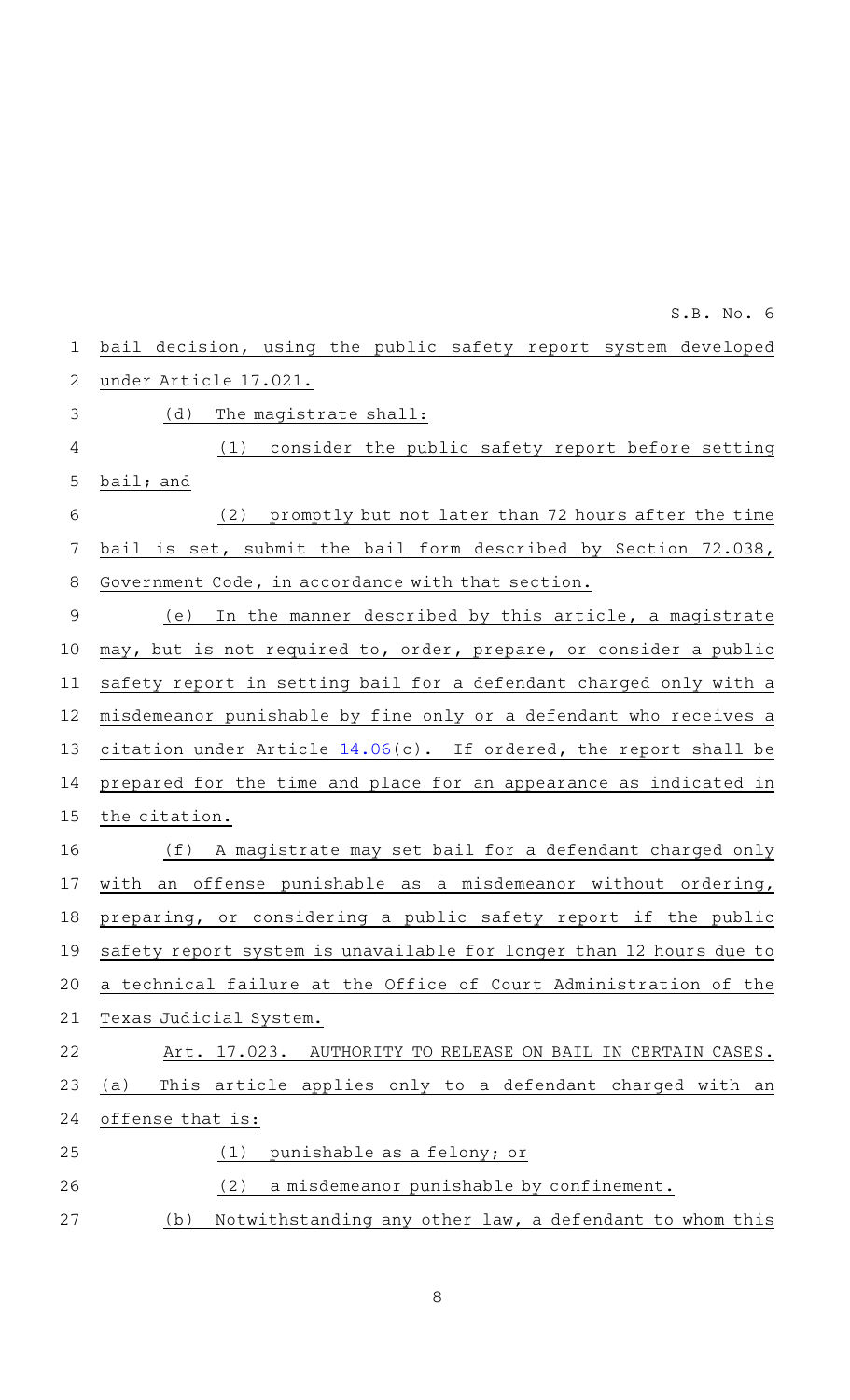|                | S.B. No. 6                                                           |
|----------------|----------------------------------------------------------------------|
| $\mathbf 1$    | article applies may be released on bail only by a magistrate who is: |
| $\overline{2}$ | (1)<br>any of the following:                                         |
| 3              | a resident of this state;<br>(A)                                     |
| 4              | a justice of the peace serving under Section<br>(B)                  |
| 5              | 27.054 or 27.055, Government Code; or                                |
| 6              | a judge or justice serving under Chapter 74,<br>(C)                  |
| 7              | Government Code; and                                                 |
| 8              | in compliance with the training requirements of<br>(2)               |
| 9              | Article 17.024.                                                      |
| 10             | A magistrate is not eligible to release on bail a<br>(c)             |
| 11             | defendant described by Subsection (a) if the magistrate:             |
| 12             | (1)<br>has been removed from office by impeachment, by               |
| 13             | the supreme court, by the governor on address to the legislature, by |
| 14             | a tribunal reviewing a recommendation of the State Commission on     |
| 15             | Judicial Conduct, or by the legislature's abolition of<br>the        |
| 16             | magistrate's court; or                                               |
| 17             | resigned from office after having received<br>(2)<br>has             |
| 18             | notice that formal proceedings by the State Commission on Judicial   |
| 19             | been instituted as provided by Section 33.022,<br>Conduct<br>have    |
| 20             | Government Code, and before final disposition of the proceedings.    |
| 21             | TRAINING ON DUTIES REGARDING BAIL.<br>The<br>Art. 17.024.<br>(a)     |
| 22             | Office of Court Administration of the Texas Judicial System shall,   |
| 23             | in consultation with the court of criminal appeals, develop or       |
| 24             | training courses regarding a magistrate's<br>duties,<br>approve      |
| 25             | including duties with respect to setting bail in criminal cases.     |
| 26             | The courses developed must include:                                  |
| 27             | an eight-hour initial training course<br>that<br>(1)                 |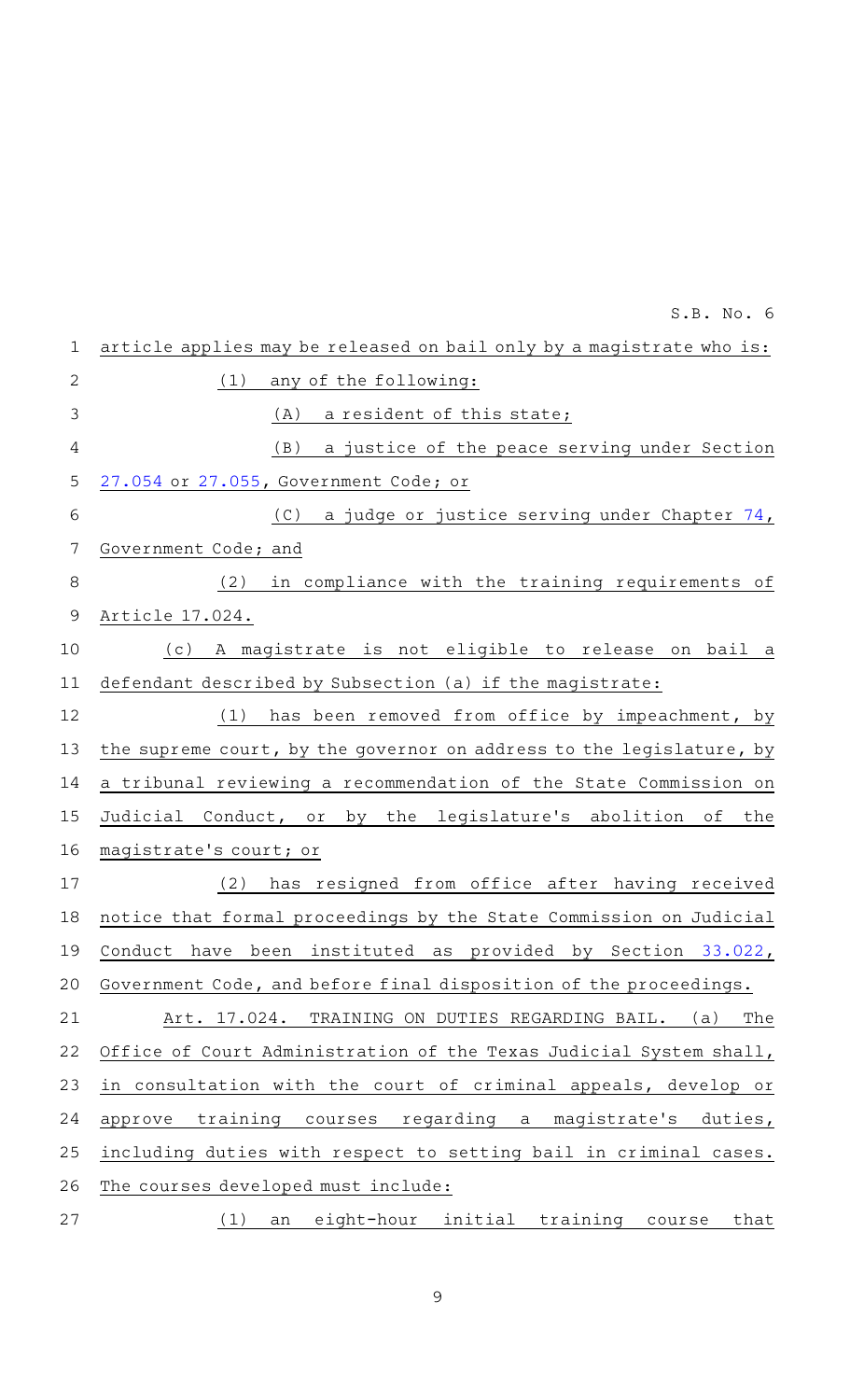| includes the content of the applicable training course described by |
|---------------------------------------------------------------------|
| Article 17.0501; and                                                |
| a two-hour continuing education course.<br>(2)                      |
| The office shall provide for a method of certifying that<br>(b)     |
| a magistrate has successfully completed a training course required  |
| under this article and has demonstrated competency of the course    |
| content in a manner acceptable to the office.                       |
| A magistrate is in compliance with the<br>training<br>(c)           |
| requirements of this article if:                                    |
| not later than the 90th day after the date the<br>(1)               |
| magistrate takes office, the magistrate successfully completes the  |
| course described by Subsection (a)(1);                              |
| the magistrate successfully completes the course<br>(2)             |
| described by Subsection (a)(2) in each subsequent state fiscal      |
| biennium in which the magistrate serves; and                        |
| the<br>magistrate demonstrates competency<br>(3)<br>as              |
| provided by Subsection (b).                                         |
| (c-1) Notwithstanding Subsection (c), a magistrate who is           |
| serving on April 1, 2022, is considered to be in compliance with    |
| Subsection (c)(1) if the magistrate successfully completes the      |
| training course not later than December 1, 2022. This subsection    |
| expires May 1, 2023.                                                |
| (d) Any course developed or approved by the office under            |
| this<br>article may be administered by the Texas Justice Court      |
| Training Center, the Texas Municipal Courts Education Center, the   |
| Texas Association of Counties, the Texas Center for the Judiciary,  |
| or a similar entity.                                                |
|                                                                     |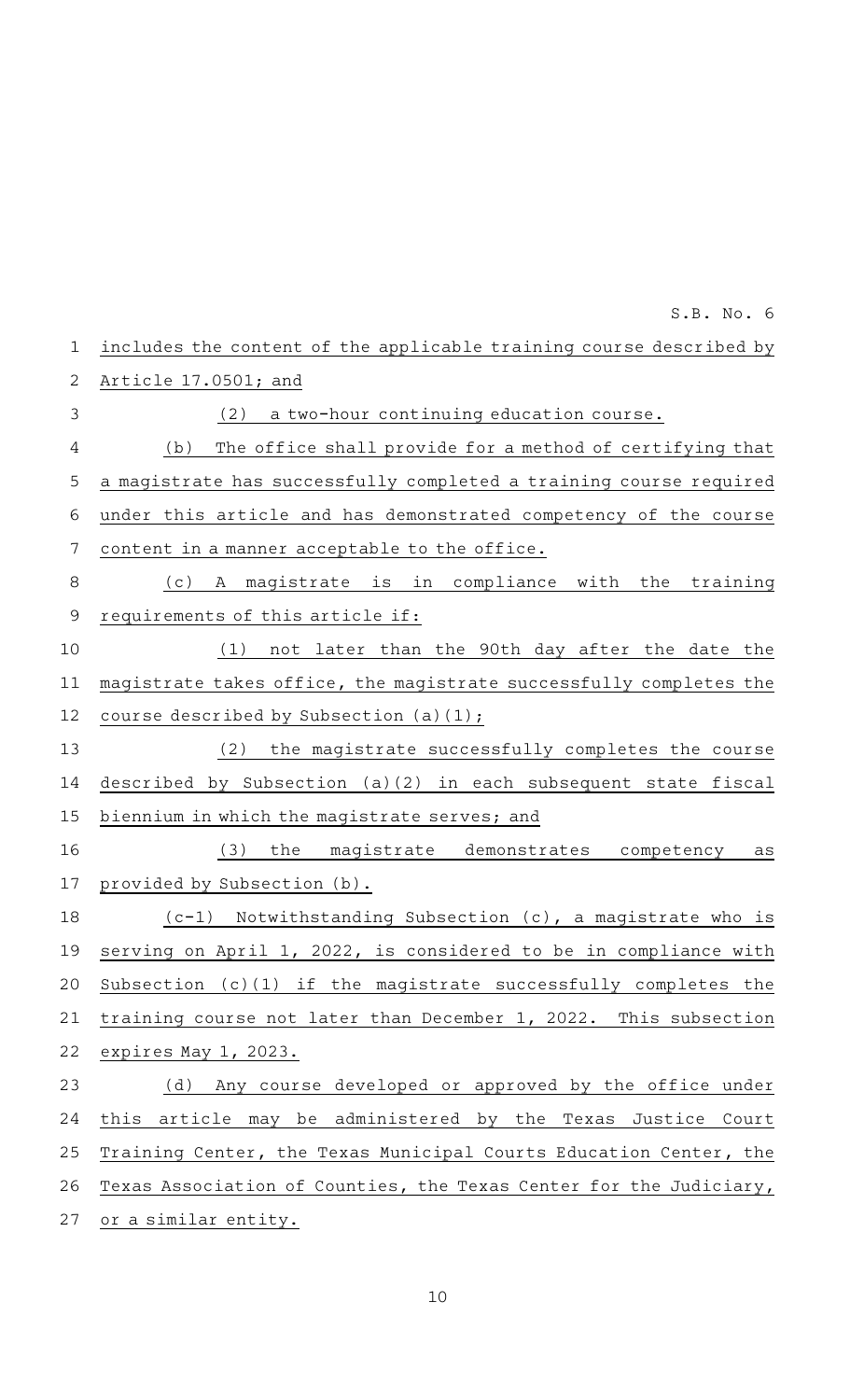|               | S.B. No. 6                                                                  |
|---------------|-----------------------------------------------------------------------------|
| $\mathbf 1$   | RELEASE<br>DEFENDANT<br>Art. 17.027.<br>ON<br>BAIL<br>ΟF<br>CHARGED<br>WITH |
| 2             | Notwithstanding any<br>FELONY OFFENSE COMMITTED WHILE ON BAIL.<br>(a)       |
| 3             | other law:                                                                  |
| 4             | if a defendant is charged with committing an<br>(1)                         |
| 5             | offense punishable as a felony while released on bail in a pending          |
| 6             | case for another offense punishable as a felony and the subsequent          |
| 7             | offense was committed in the same county as the previous offense,           |
| 8             | the defendant may be released on bail only by:                              |
| $\mathcal{G}$ | the<br>court before whom<br>the<br>the<br>(A)<br>case<br>for                |
| 10            | previous offense is pending; or                                             |
| 11            | (B)<br>another court designated in writing by the                           |
| 12            | court described by Paragraph (A); and                                       |
| 13            | (2)<br>if<br>a defendant is<br>charged with committing an                   |
| 14            | offense punishable as a felony while released on bail for another           |
| 15            | pending offense punishable as a felony and the subsequent offense           |
| 16            | committed in a different county than the previous offense,<br>was           |
| 17            | electronic notice of the charge must be promptly given to the court         |
| 18            | specified by Subdivision (1) for purposes of reevaluating the bail          |
| 19            | decision, determining whether any bail conditions were violated, or         |
| 20            | taking any other applicable action.                                         |
| 21            | This article may not be construed to extend any deadline<br>(b)             |
| 22            | provided by Article 15.17.                                                  |
| 23            | Art. 17.028. BAIL DECISION. (a) Without unnecessary delay                   |
| 24            | but not later than 48 hours after a defendant is arrested, a                |
| 25            | magistrate shall order, after individualized consideration of all           |
| 26            | circumstances and of the factors required by Article 17.15(a), that         |
| 27            | the defendant be:                                                           |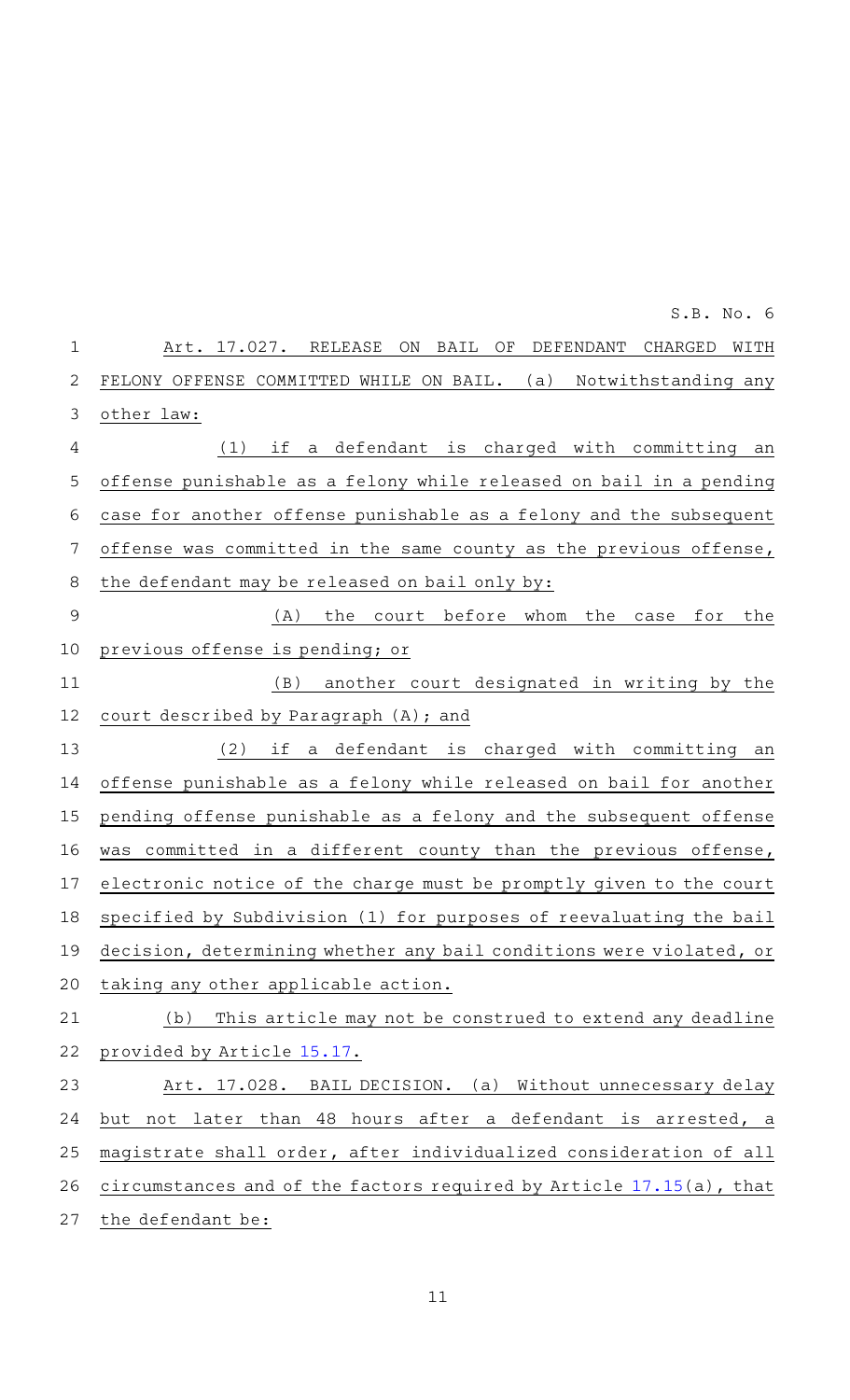|                | S.B. No. 6                                                                   |
|----------------|------------------------------------------------------------------------------|
| $\mathbf 1$    | (1)<br>granted personal bond with or without conditions;                     |
| $\mathbf{2}$   | (2)<br>granted surety or cash bond with or<br>without                        |
| $\mathfrak{Z}$ | conditions; or                                                               |
| 4              | (3)<br>denied<br>bail in accordance with<br>the<br>Texas                     |
| 5              | Constitution and other law.                                                  |
| 6              | In setting bail under this article, the magistrate shall<br>(b)              |
| 7              | impose the least restrictive conditions, if any, and the personal            |
| 8              | bond or cash or surety bond necessary to reasonably ensure the               |
| 9              | defendant's appearance in court as required and the safety of the            |
| 10             | community, law enforcement, and the victim of the alleged offense.           |
| 11             | In each criminal case, unless specifically provided by<br>( C )              |
| 12             | other law, there is a rebuttable presumption that bail, conditions           |
| 13             | of release, or both bail and conditions of release are sufficient to         |
| 14             | reasonably ensure the defendant's appearance in court as required            |
| 15             | and the safety of the community, law enforcement, and the victim of          |
| 16             | the alleged offense.                                                         |
| 17             | $(c-1)$ Subsections<br>(b)<br>and<br>(c)<br>be construed<br>may<br>not<br>as |
| 18             | requiring the court to hold an evidentiary hearing that is not               |
| 19             | required by other law.                                                       |
| 20             | A judge may not adopt a bail schedule or enter a standing<br>(d)             |
| 21             | order related to bail that:                                                  |
| 22             | is inconsistent with this article; or<br>(1)                                 |
| 23             | (2)<br>authorizes a magistrate to make a bail decision                       |
| 24             | for a defendant without considering each of the factors in Article           |
| 25             | $17.15(a)$ .                                                                 |
| 26             | A defendant who is denied bail or who is unable to give<br>(e)               |
| 27             | bail in the amount required by any bail schedule or standing order           |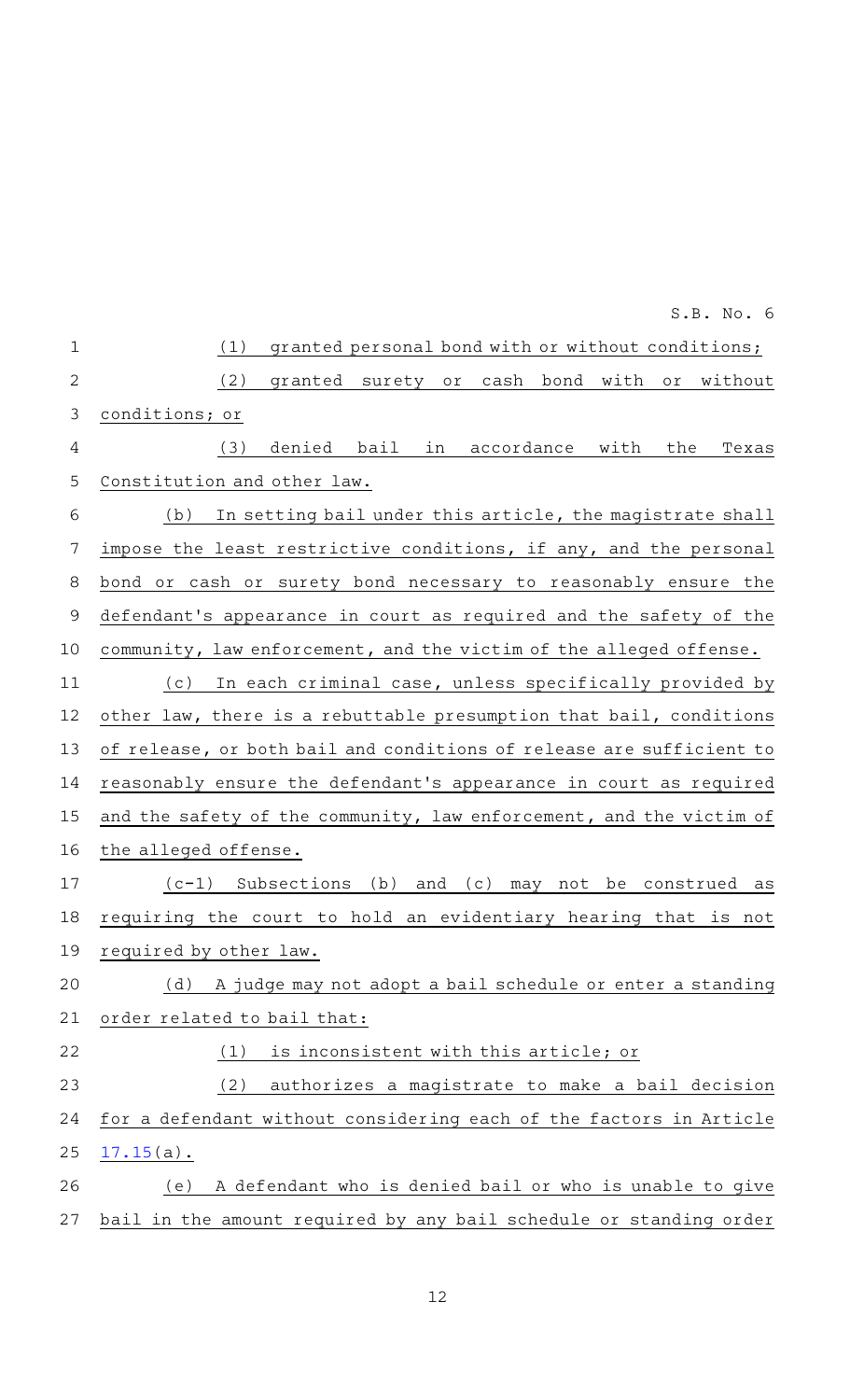|    | S.B. No. 6                                                           |
|----|----------------------------------------------------------------------|
| 1  | related to bail shall be provided with the warnings described by     |
| 2  | Article 15.17.                                                       |
| 3  | (f) A defendant who is charged with an offense punishable as         |
| 4  | a Class B misdemeanor or any higher category of offense and who is   |
| 5  | unable to give bail in the amount required by a schedule or order    |
| 6  | described by Subsection (e), other than a defendant who is denied    |
| 7  | bail, shall be provided with the opportunity to file with the        |
| 8  | applicable magistrate a sworn affidavit in substantially the         |
| 9  | following form:                                                      |
| 10 | "On this ____ day of _____, 2____, I have been advised by            |
| 11 | (name of the court or magistrate, as applicable) of the              |
| 12 | importance of providing true and complete information about my       |
| 13 | financial situation in connection with the charge pending against    |
| 14 | me. I am without means to pay ______ and I hereby request that an    |
| 15 | appropriate bail be set. (signature of defendant)."                  |
| 16 | (g) A defendant filing an affidavit under Subsection (f)             |
| 17 | shall complete a form to allow a magistrate to assess information    |
| 18 | relevant to the defendant's financial situation. The form must be    |
| 19 | the form used to request appointment of counsel under Article 26.04  |
| 20 | or a form promulgated by the Office of Court Administration of the   |
| 21 | Texas Judicial System that collects, at a minimum and to the best of |
| 22 | the defendant's knowledge, the information a court may consider      |
| 23 | under Article 26.04(m).                                              |
| 24 | making the bail decision<br>$(q-1)$<br>The<br>magistrate<br>under    |
| 25 | Subsection (a) shall, if applicable:                                 |
| 26 | inform the defendant of the defendant's right to<br>(1)              |
| 27 | file an affidavit under Subsection (f); and                          |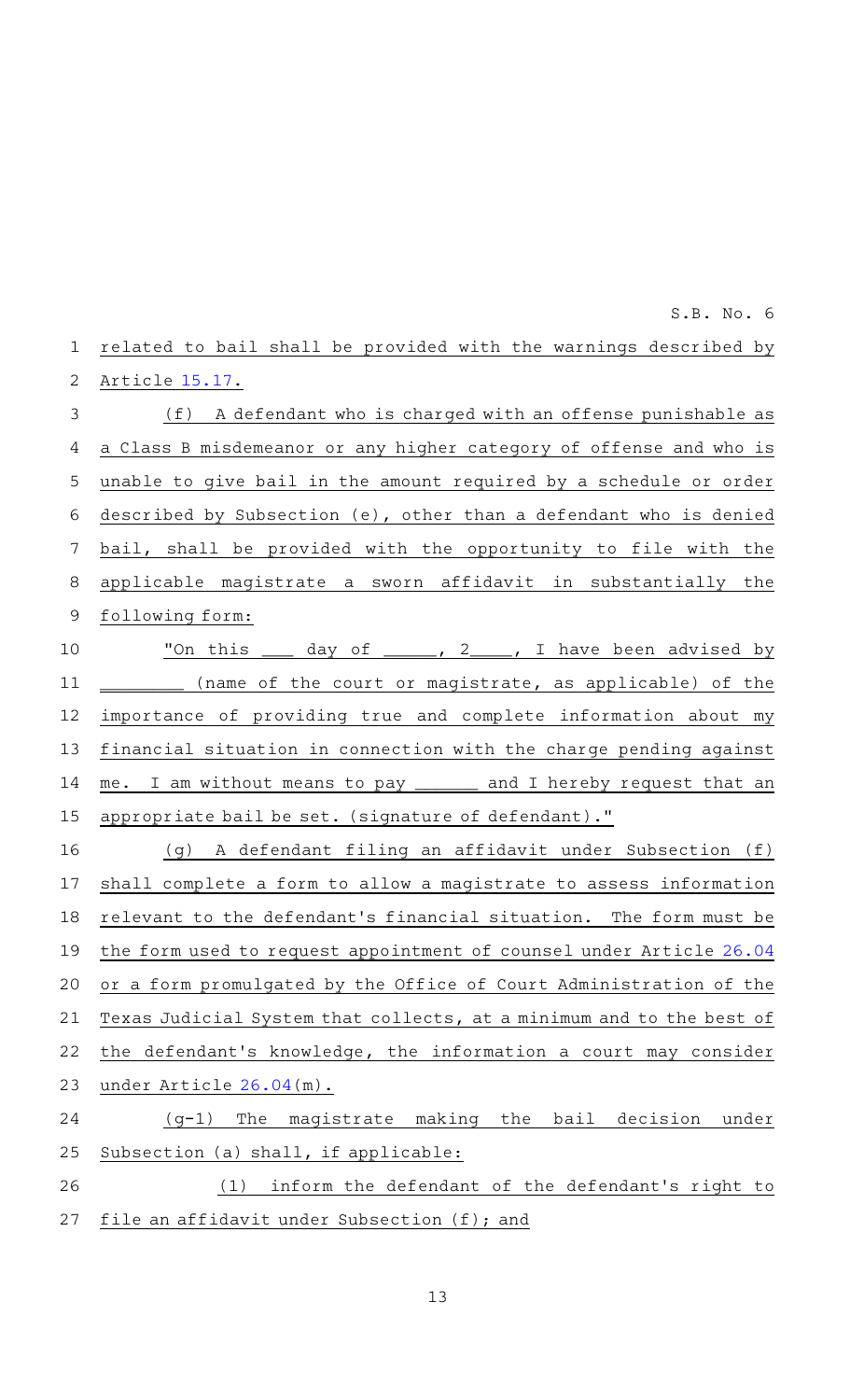| $\mathbf{1}$ | that the defendant receives reasonable<br>(2)<br>ensure                               |
|--------------|---------------------------------------------------------------------------------------|
| 2            | assistance in completing the affidavit described by Subsection (f)                    |
| 3            | and the form described by Subsection (g).                                             |
| 4            | A defendant described by Subsection (f) may file an<br>(h)                            |
| 5            | affidavit under Subsection (f) at any time before or during the bail                  |
| 6            | proceeding under Subsection (a). A defendant who files<br>an                          |
| 7            | affidavit under Subsection (f) is entitled to a prompt review by the                  |
| 8            | magistrate on the bail amount. The review may be conducted by the                     |
| $\mathsf 9$  | magistrate making the bail decision under Subsection (a) or may                       |
| 10           | occur as a separate pretrial proceeding. The magistrate shall                         |
| 11           | consider the facts presented and the rules established by Article                     |
| 12           | 17.15(a) and shall set the defendant's bail. If the magistrate does                   |
| 13           | not set the defendant's bail in an amount below the amount required                   |
| 14           | by the schedule or order described by Subsection (e), the                             |
| 15           | magistrate shall issue written findings of fact supporting the bail                   |
| 16           | decision.                                                                             |
| 17           | (i)<br>The judges of the courts trying criminal cases and other                       |
| 18           | magistrates<br>in<br>the<br>Office<br>оf<br>county<br>must<br>report to<br>Court<br>a |
| 19           | Administration of the Texas Judicial System each defendant for whom                   |
| 20           | a review under Subsection (h) was not held within 48 hours of the                     |
| 21           | defendant's arrest. If a delay occurs that will cause the review                      |
| 22           | under Subsection (h) to be held later than 48 hours after<br>the                      |
| 23           | defendant's arrest, the magistrate or an employee of the court or of                  |
| 24           | the county in which the defendant is confined must provide notice of                  |
| 25           | the delay to the defendant's counsel or to the defendant, if the                      |
| 26           | defendant does not have counsel.                                                      |
|              |                                                                                       |

(j) The magistrate may enter an order or take other action 27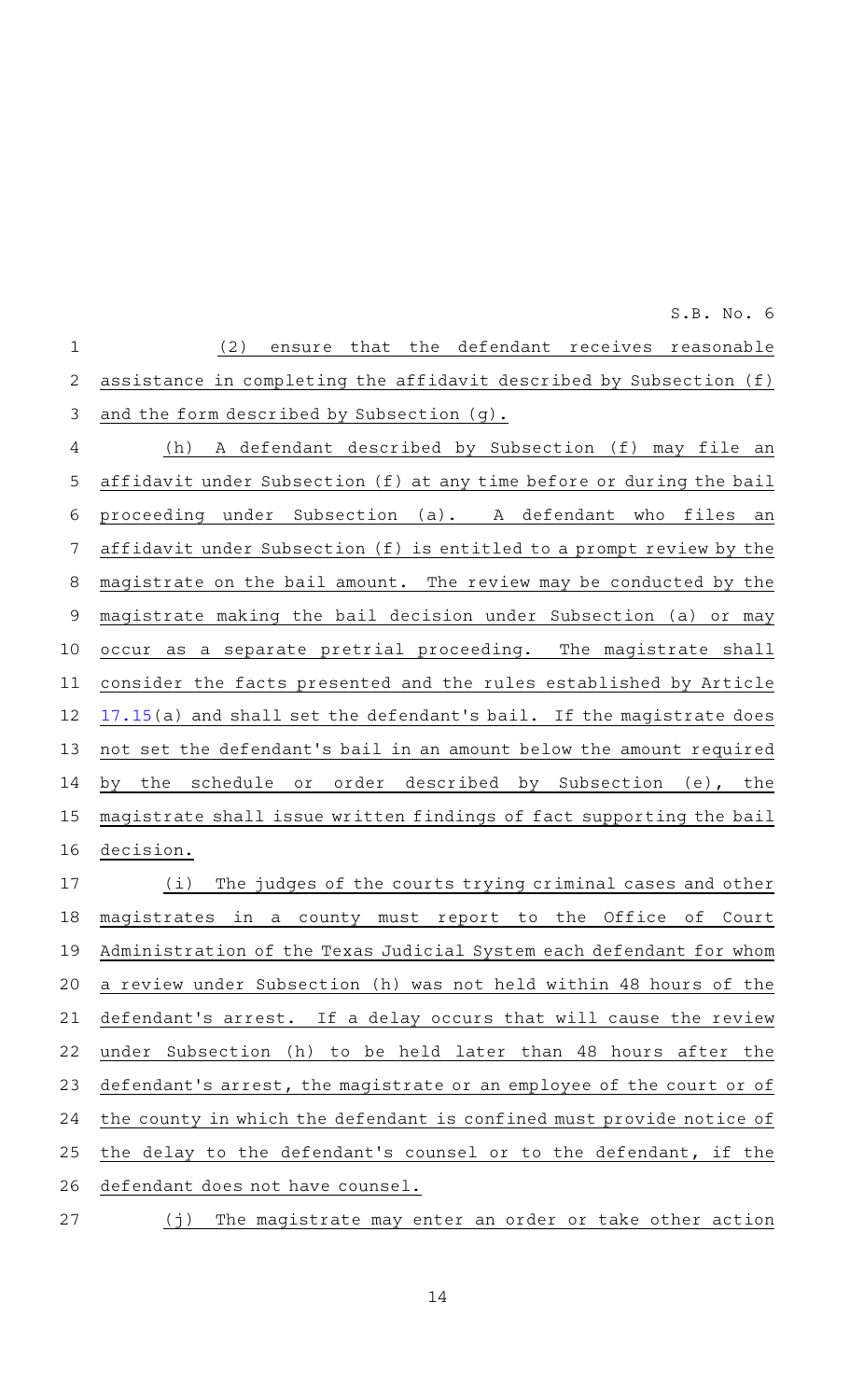authorized by Article [16.22](http://www.statutes.legis.state.tx.us/GetStatute.aspx?Code=CR&Value=16.22&Date=8/31/2021) with respect to a defendant who does not appear capable of executing an affidavit under Subsection (f).  $(k)$  This article may not be construed to require the filing of an affidavit before a magistrate considers the defendant 's ability to make bail under Article [17.15.](http://www.statutes.legis.state.tx.us/GetStatute.aspx?Code=CR&Value=17.15&Date=8/31/2021) (1) A written or oral statement obtained under this article or evidence derived from the statement may be used only to determine whether the defendant is indigent, to impeach the direct testimony of the defendant, or to prosecute the defendant for an offense under Chapter [37,](http://www.statutes.legis.state.tx.us/GetStatute.aspx?Code=PE&Value=37&Date=8/31/2021) Penal Code. (m) Notwithstanding Subsection (a), a magistrate may make a bail decision regarding a defendant who is charged only with a misdemeanor punishable by fine only or a defendant who receives a citation under Article [14.06](http://www.statutes.legis.state.tx.us/GetStatute.aspx?Code=CR&Value=14.06&Date=8/31/2021)(c) without considering the factor required by Article [17.15](http://www.statutes.legis.state.tx.us/GetStatute.aspx?Code=CR&Value=17.15&Date=8/31/2021)(a)(6). SECTION 6. (a) Article [17.03,](http://www.statutes.legis.state.tx.us/GetStatute.aspx?Code=CR&Value=17.03&Date=8/31/2021) Code of Criminal Procedure, as effective September 1, 2021, is amended by amending Subsection (b) and adding Subsections (b-2) and (b-3) to read as follows: (b) Only the court before whom the case is pending may release on personal bond a defendant who: (1) is charged with an offense under the following sections of the Penal Code: (A)  $[Section 19.03 (Capital Murder)$  $[Section 19.03 (Capital Murder)$  $[Section 19.03 (Capital Murder)$ ; [(B) Section [20.04](http://www.statutes.legis.state.tx.us/GetStatute.aspx?Code=PE&Value=20.04&Date=8/31/2021) (Aggravated Kidnapping);  $[$  (C) Section [22.021](http://www.statutes.legis.state.tx.us/GetStatute.aspx?Code=PE&Value=22.021&Date=8/31/2021) (Aggravated Sexual Assault);  $[$  (D) Section 22.03 (Deadly Assault Enforcement or Corrections Officer, Member or Employee of Board 1 2 3 4 5 6 7 8 9 10 11 12 13 14 15 16 17 18 19 20 21 22 23 24 25 26 27

 $S.B. No.6$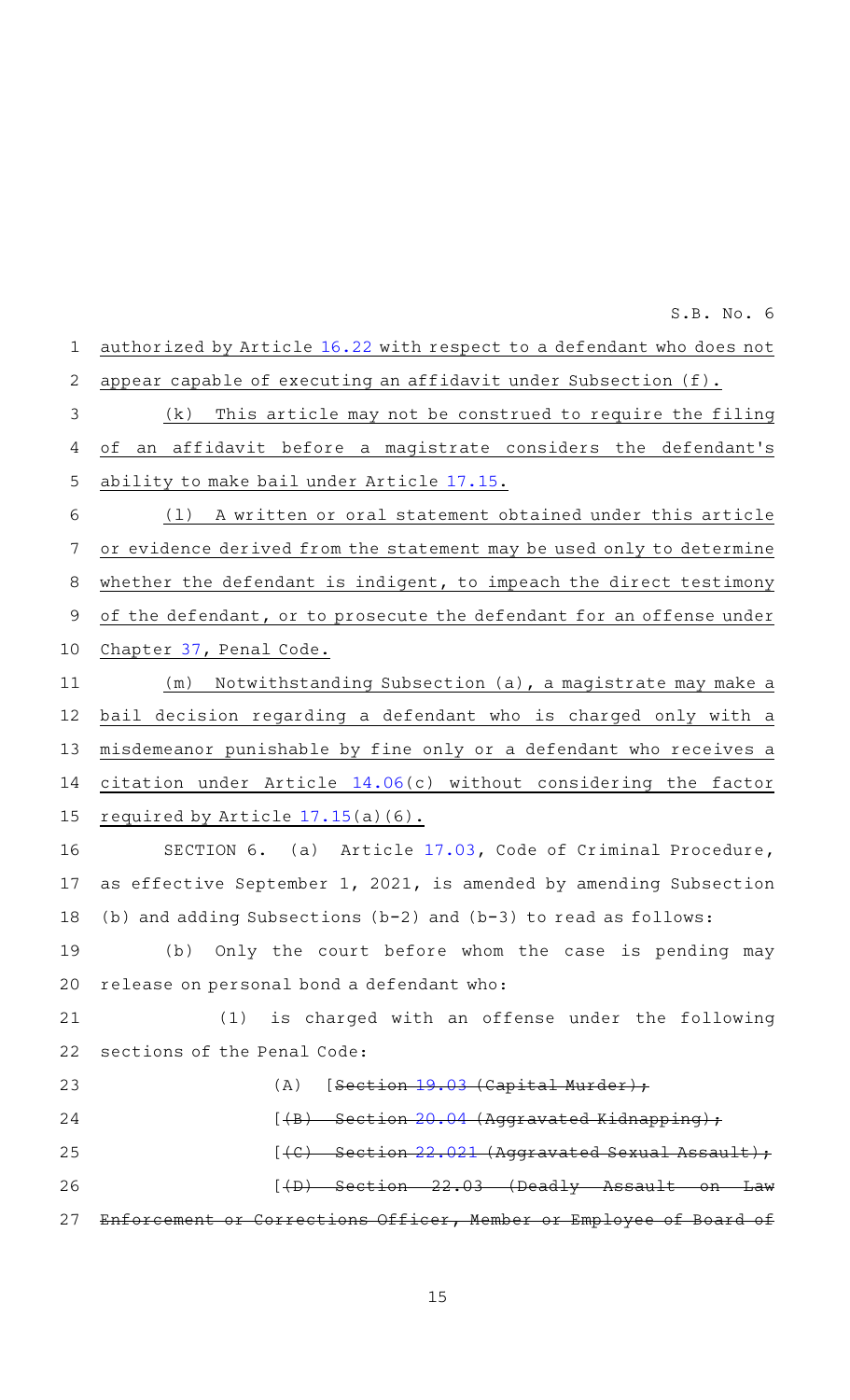and Paroles, or Court Participant); 1

 $[4E)$  Section [22.04](http://www.statutes.legis.state.tx.us/GetStatute.aspx?Code=PE&Value=22.04&Date=8/31/2021) (Injury to a Child, Elderly Individual, or Disabled Individual);  $[$  (F) Section [29.03](http://www.statutes.legis.state.tx.us/GetStatute.aspx?Code=PE&Value=29.03&Date=8/31/2021) (Aggravated Robbery);  $[\overline{+G}$  Section [30.02](http://www.statutes.legis.state.tx.us/GetStatute.aspx?Code=PE&Value=30.02&Date=8/31/2021) (Burglary); or 2 3 4 5

(B)  $[\frac{4H}{3}]$  Section [71.02](http://www.statutes.legis.state.tx.us/GetStatute.aspx?Code=PE&Value=71.02&Date=8/31/2021) (Engaging in Organized Criminal Activity); 6 7

8

[(I)AASection [21.02](http://www.statutes.legis.state.tx.us/GetStatute.aspx?Code=PE&Value=21.02&Date=8/31/2021) (Continuous Sexual Abuse of Young Child or Disabled Individual); or 9

10

# $[\overline{J} + J + J + J]$  Section [20A.03](http://www.statutes.legis.state.tx.us/GetStatute.aspx?Code=PE&Value=20A.03&Date=8/31/2021) (Continuous Traffick

Persons) ; ] 11

(2) is charged with a felony under Chapter  $481$ , Health and Safety Code, or Section [485.033,](http://www.statutes.legis.state.tx.us/GetStatute.aspx?Code=HS&Value=485.033&Date=8/31/2021) Health and Safety Code, punishable by imprisonment for a minimum term or by a maximum fine that is more than a minimum term or maximum fine for a first degree felony; or 12 13 14 15 16

(3) does not submit to testing for the presence of a controlled substance in the defendant 's body as requested by the court or magistrate under Subsection (c) of this article or submits to testing and the test shows evidence of the presence of a controlled substance in the defendant 's body. 17 18 19 20 21

(b-2) Except as provided by Articles [15.21,](http://www.statutes.legis.state.tx.us/GetStatute.aspx?Code=CR&Value=15.21&Date=8/31/2021) [17.033,](http://www.statutes.legis.state.tx.us/GetStatute.aspx?Code=CR&Value=17.033&Date=8/31/2021) and [17.151](http://www.statutes.legis.state.tx.us/GetStatute.aspx?Code=CR&Value=17.151&Date=8/31/2021), a defendant may not be released on personal bond if the defendant: (1) is charged with an offense involving violence; or 22 23 24 25

(2) while released on bail or community supervision for an offense involving violence, is charged with committing: 26 27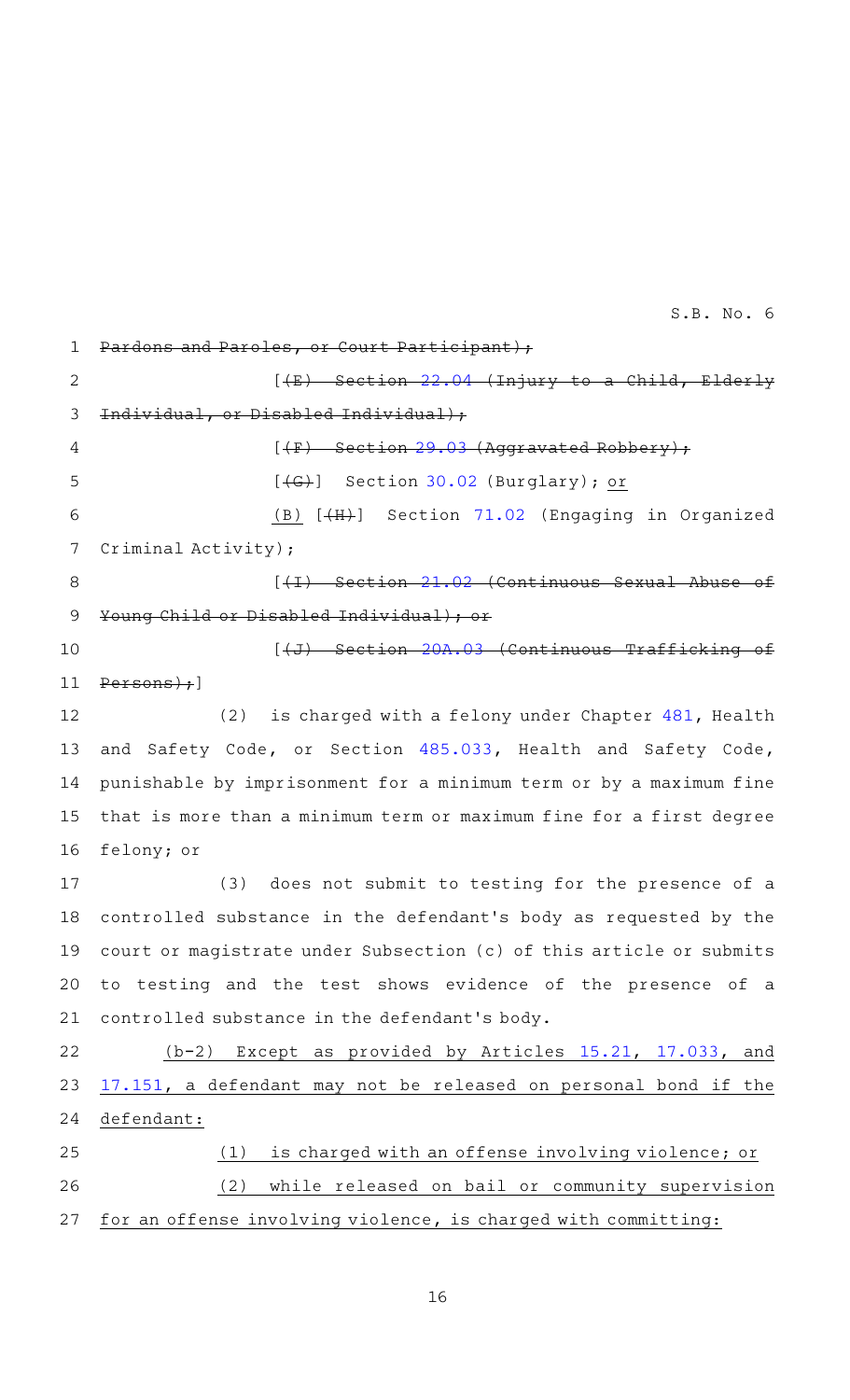|             | S.B. No. 6                                                |     |
|-------------|-----------------------------------------------------------|-----|
| $\mathbf 1$ | any offense punishable as a felony; or<br>(A)             |     |
| 2           | an offense under the following provisions of<br>(B)       |     |
| 3           | the Penal Code:                                           |     |
| 4           | Section $22.01(a)(1)$ (assault);<br>(i)                   |     |
| 5           | Section 22.05 (deadly conduct);<br>(iii)                  |     |
| 6           | Section 22.07 (terroristic threat);<br>(iii)              |     |
| 7           | оr                                                        |     |
| 8           | Section 42.01(a)(7) or (8) (disorderly<br>(iv)            |     |
| 9           | conduct involving firearm).                               |     |
| 10          | In this article:<br>$(b-3)$                               |     |
| 11          | "Controlled substance" has the meaning assigned by<br>(1) |     |
| 12          | Section 481.002, Health and Safety Code.                  |     |
| 13          | "Offense involving violence" means<br>an offense<br>(2)   |     |
| 14          | under the following provisions of the Penal Code:         |     |
| 15          | (A)<br>Section $19.02$ (murder);                          |     |
| 16          | (B)<br>Section 19.03 (capital murder);                    |     |
| 17          | (C)<br>Section 20.03 (kidnapping);                        |     |
| 18          | Section 20.04 (aggravated kidnapping);<br>(D)             |     |
| 19          | Section 20A.02 (trafficking of persons);<br>(E)           |     |
| 20          | Section 20A.03 (continuous trafficking<br>(F)             | of  |
| 21          | persons);                                                 |     |
| 22          | Section 21.02 (continuous sexual abuse<br>(G)             | of  |
| 23          | young child or disabled individual);                      |     |
| 24          | Section 21.11 (indecency with a child);<br>(H)            |     |
| 25          | (I)<br>Section $22.01(a)(1)$ (assault), if                | the |
| 26          | offense is:                                               |     |
| 27          | punishable as a felony of the second<br>(i)               |     |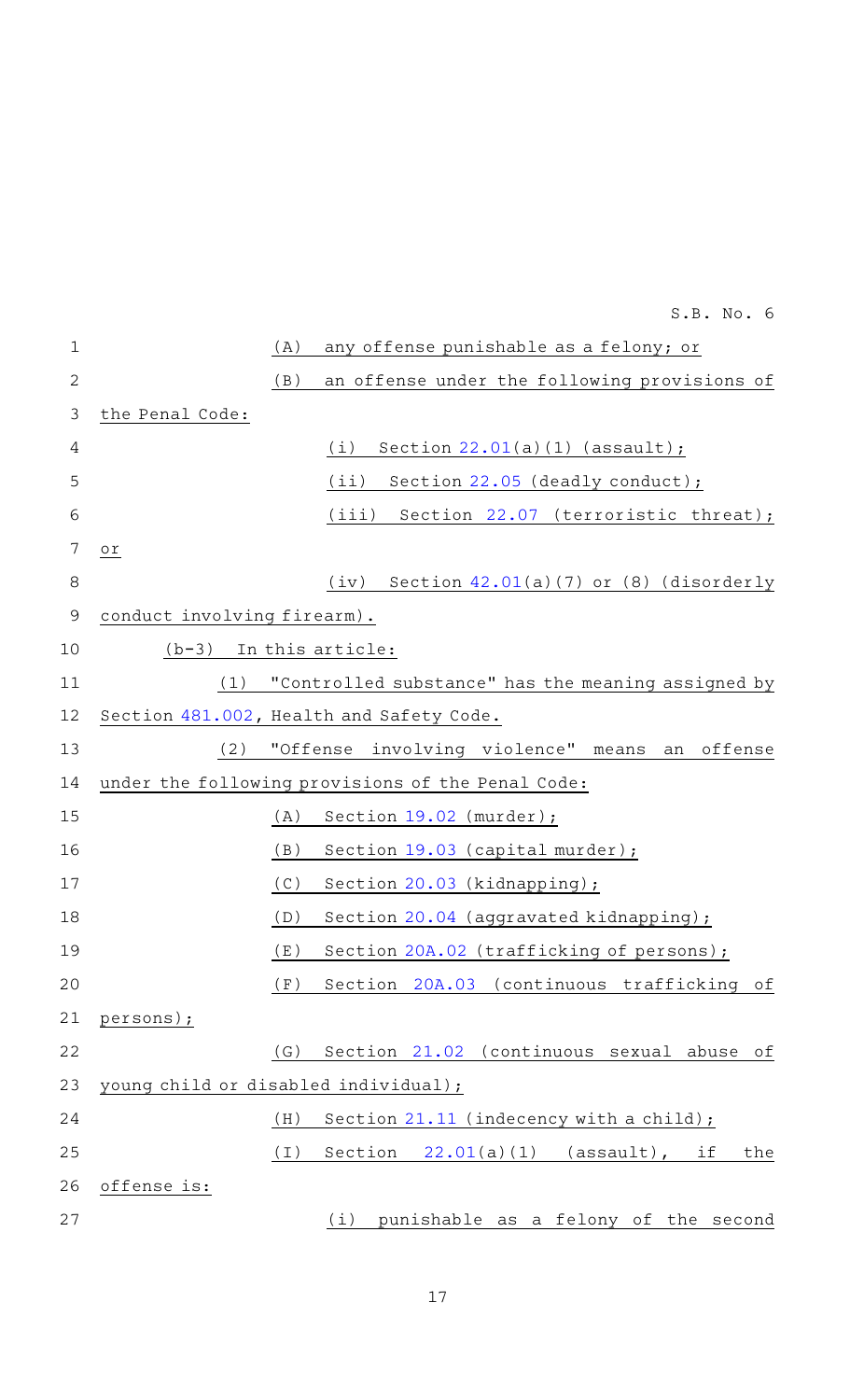degree under Subsection (b-2) of that section; or (ii) punishable as a felony and involved family violence as defined by Section [71.004](http://www.statutes.legis.state.tx.us/GetStatute.aspx?Code=FA&Value=71.004&Date=8/31/2021), Family Code; (J) Section  $22.011$  (sexual assault);  $(K)$  Section [22.02](http://www.statutes.legis.state.tx.us/GetStatute.aspx?Code=PE&Value=22.02&Date=8/31/2021) (aggravated assault); (L) Section  $22.021$  (aggravated sexual assault); (M) Section [22.04](http://www.statutes.legis.state.tx.us/GetStatute.aspx?Code=PE&Value=22.04&Date=8/31/2021) (injury to a child, elderly individual, or disabled individual); (N) Section [25.072](http://www.statutes.legis.state.tx.us/GetStatute.aspx?Code=PE&Value=25.072&Date=8/31/2021) (repeated violation of certain court orders or conditions of bond in family violence, child abuse or neglect, sexual assault or abuse, indecent assault, stalking, or trafficking case); (0) Section [25.11](http://www.statutes.legis.state.tx.us/GetStatute.aspx?Code=PE&Value=25.11&Date=8/31/2021) (continuous violence against the family); (P) Section  $29.03$  (aggravated robbery); (Q) Section [38.14](http://www.statutes.legis.state.tx.us/GetStatute.aspx?Code=PE&Value=38.14&Date=8/31/2021) (taking or attempting to take weapon from peace officer, federal special investigator, employee or official of correctional facility, parole officer, community supervision and corrections department officer, or commissioned security officer); (R) Section [43.04](http://www.statutes.legis.state.tx.us/GetStatute.aspx?Code=PE&Value=43.04&Date=8/31/2021) (aggravated promotion of prostitution), if the defendant is not alleged to have engaged in conduct constituting an offense under Section [43.02\(](http://www.statutes.legis.state.tx.us/GetStatute.aspx?Code=PE&Value=43.02&Date=8/31/2021)a); (S) Section  $43.05$  (compelling prostitution); or  $(T)$  Section [43.25](http://www.statutes.legis.state.tx.us/GetStatute.aspx?Code=PE&Value=43.25&Date=8/31/2021) (sexual performance by a child). (b) This section takes effect on the 91st day after the last 1 2 3 4 5 6 7 8 9 10 11 12 13 14 15 16 17 18 19 20 21 22 23 24 25 26 27

 $S.B. No.6$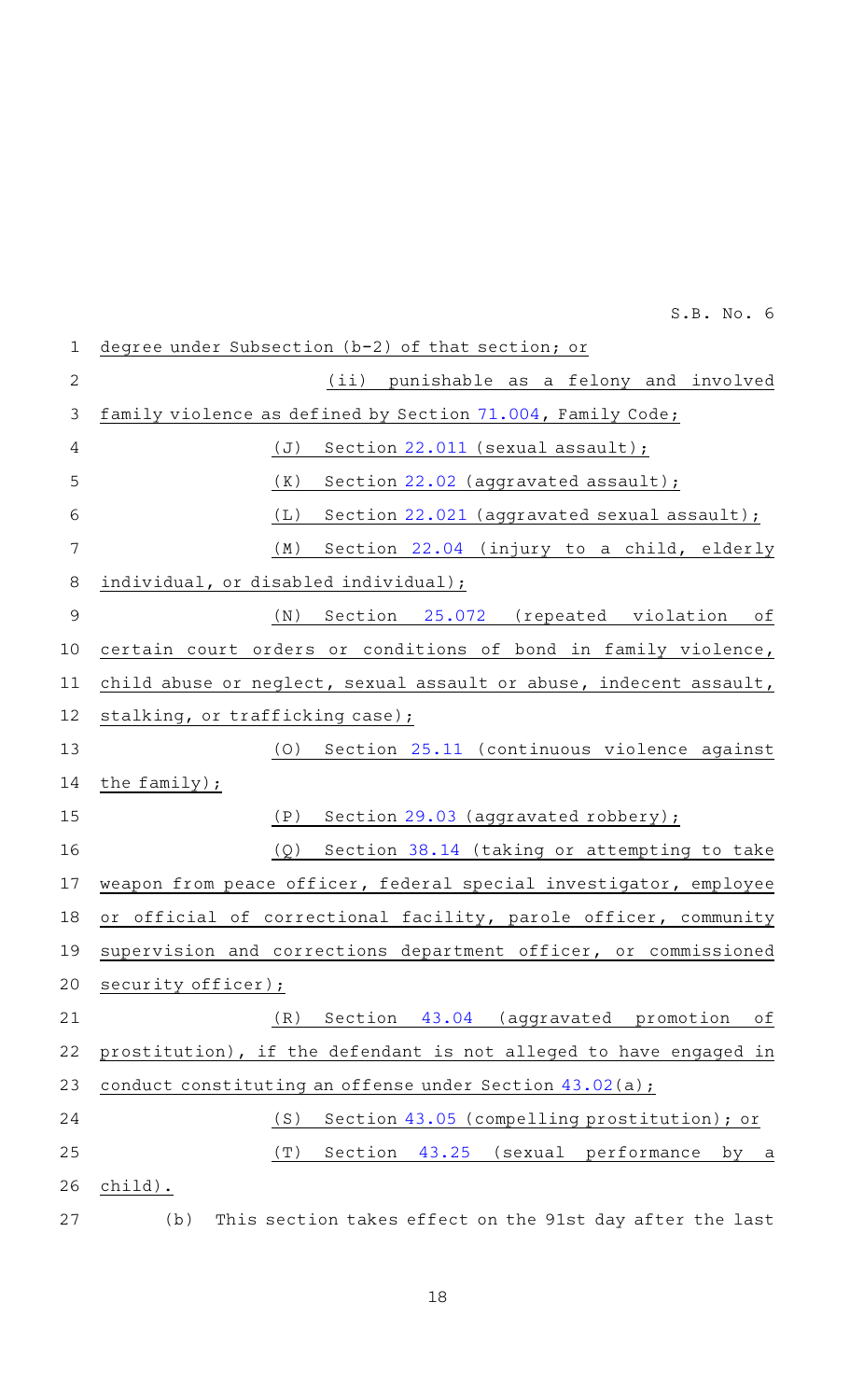day of the legislative session if this Act does not receive a vote of two-thirds of all the members elected to each house, as provided by Section [39,](http://www.statutes.legis.state.tx.us/GetStatute.aspx?Code=CN&Value=3.39&Date=8/31/2021) Article III, Texas Constitution. If this Act receives a vote of two-thirds of all the members elected to each house, as provided by Section [39,](http://www.statutes.legis.state.tx.us/GetStatute.aspx?Code=CN&Value=3.39&Date=8/31/2021) Article III, Texas Constitution, this section has no effect. 1 2 3 4 5 6

SECTION 7. (a) Article [17.03,](http://www.statutes.legis.state.tx.us/GetStatute.aspx?Code=CR&Value=17.03&Date=8/31/2021) Code of Criminal Procedure, is amended by amending Subsection (b) and adding Subsections (b-2) and (b-3) to read as follows: 7 8 9

(b) Only the court before whom the case is pending may release on personal bond a defendant who: 10 11

(1) is charged with an offense under the following sections of the Penal Code: 12 13

(A)  $[Section 19.03 (Capital Murder)$  $[Section 19.03 (Capital Murder)$  $[Section 19.03 (Capital Murder)$ ;  $[$  (B) Section [20.04](http://www.statutes.legis.state.tx.us/GetStatute.aspx?Code=PE&Value=20.04&Date=8/31/2021) (Aggravated Kidnapping);  $[$  (C) Section [22.021](http://www.statutes.legis.state.tx.us/GetStatute.aspx?Code=PE&Value=22.021&Date=8/31/2021) (Aggravated Sexual Assault);  $[4D]$  Section 22.03 (Deadly Assault on Enforcement or Corrections Officer, Member or Employee of Board of Pardons and Paroles, or Court Participant);  $[4E)$  Section [22.04](http://www.statutes.legis.state.tx.us/GetStatute.aspx?Code=PE&Value=22.04&Date=8/31/2021) (Injury to a Child, Elderly Individual, or Disabled Individual);  $(4F)$  Section [29.03](http://www.statutes.legis.state.tx.us/GetStatute.aspx?Code=PE&Value=29.03&Date=8/31/2021) (Aggravated Robbery) 14 15 16 17 18 19 20 21

| 22 | $[$ (F) Section 29.03 (Aggravated Robbery);     |
|----|-------------------------------------------------|
| 23 | $[\overline{+G+}]$ Section 30.02 (Burglary); or |
| 24 | (B) [(H)] Section 71.02 (Engaging in Organized  |
|    | 25 Criminal Activity);                          |
| 26 | Section 21.02 (Continuous Sexual Abuse of       |
| 27 | Young Child or Children) ; or                   |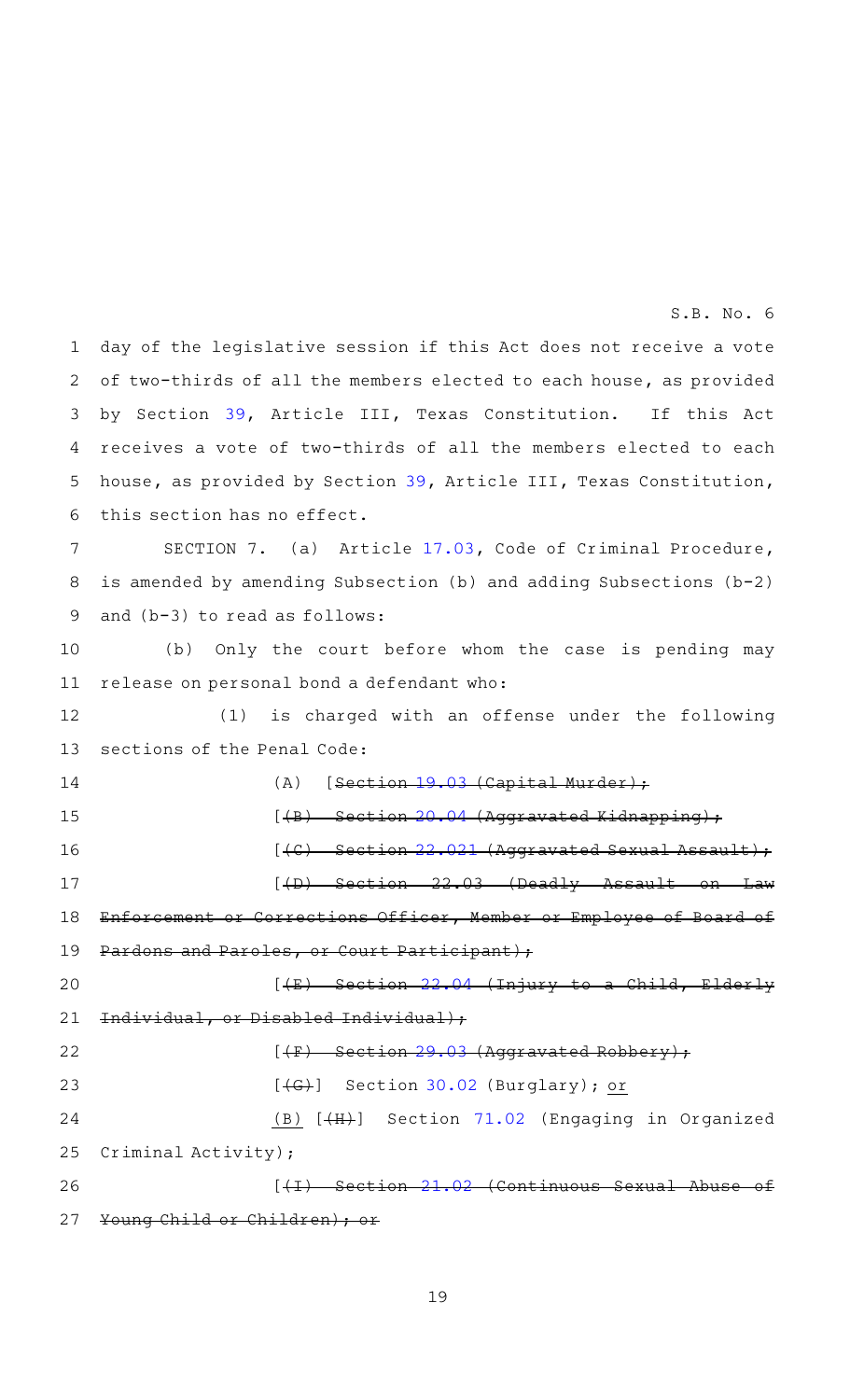$[\sqrt{J}+\sqrt{J}]$  Section 20 $\Lambda$ .03 (Continuous Trafficking of

Persons);] 2

1

(2) is charged with a felony under Chapter  $481$ , Health and Safety Code, or Section [485.033,](http://www.statutes.legis.state.tx.us/GetStatute.aspx?Code=HS&Value=485.033&Date=8/31/2021) Health and Safety Code, punishable by imprisonment for a minimum term or by a maximum fine that is more than a minimum term or maximum fine for a first degree felony; or 3 4 5 6 7

(3) does not submit to testing for the presence of a controlled substance in the defendant 's body as requested by the court or magistrate under Subsection (c) of this article or submits to testing and the test shows evidence of the presence of a controlled substance in the defendant 's body. 8 9 10 11 12

 $(b-2)$  Except as provided by Articles [15.21,](http://www.statutes.legis.state.tx.us/GetStatute.aspx?Code=CR&Value=15.21&Date=8/31/2021) [17.033,](http://www.statutes.legis.state.tx.us/GetStatute.aspx?Code=CR&Value=17.033&Date=8/31/2021) and [17.151](http://www.statutes.legis.state.tx.us/GetStatute.aspx?Code=CR&Value=17.151&Date=8/31/2021), a defendant may not be released on personal bond if the defendant: (1) is charged with an offense involving violence; or (2) while released on bail or community supervision for an offense involving violence, is charged with committing: (A) any offense punishable as a felony; or (B) an offense under the following provisions of the Penal Code:  $(i)$  Section [22.01](http://www.statutes.legis.state.tx.us/GetStatute.aspx?Code=PE&Value=22.01&Date=8/31/2021)(a)(1) (assault); (ii) Section [22.05](http://www.statutes.legis.state.tx.us/GetStatute.aspx?Code=PE&Value=22.05&Date=8/31/2021) (deadly conduct); (iii) Section  $22.07$  (terroristic threat); 13 14 15 16 17 18 19 20 21 22 23 24

or 25

> (iv) Section  $42.01(a)(7)$  $42.01(a)(7)$  or (8) (disorderly conduct involving firearm). 26 27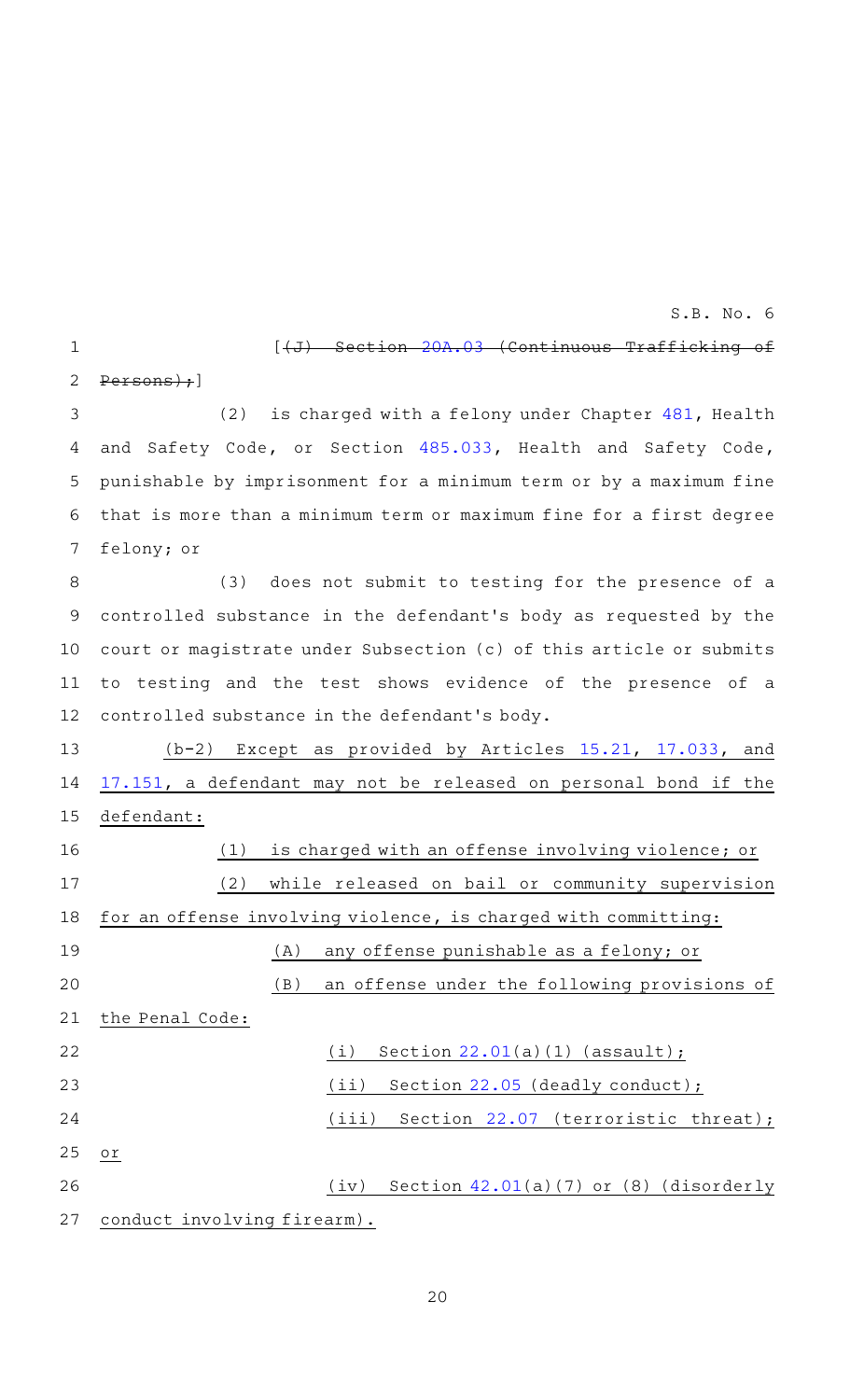| $\mathbf 1$    | $(b-3)$ In this article:                                   |
|----------------|------------------------------------------------------------|
| $\mathbf{2}$   | "Controlled substance" has the meaning assigned by<br>(1)  |
| 3              | Section 481.002, Health and Safety Code.                   |
| 4              | "Offense involving violence" means an offense<br>(2)       |
| 5              | under the following provisions of the Penal Code:          |
| 6              | (A)<br>Section $19.02$ (murder);                           |
| 7              | (B)<br>Section 19.03 (capital murder);                     |
| 8              | (C)<br>Section 20.03 (kidnapping);                         |
| $\overline{9}$ | (D)<br>Section 20.04 (aggravated kidnapping);              |
| 10             | (E)<br>Section 20A.02 (trafficking of persons);            |
| 11             | Section 20A.03 (continuous trafficking of<br>(F)           |
| 12             | persons);                                                  |
| 13             | (G)<br>Section 21.02 (continuous sexual abuse of           |
| 14             | young child or children);                                  |
| 15             | (H)<br>Section $21.11$ (indecency with a child);           |
| 16             | (I)<br>Section<br>$22.01(a)(1)$ (assault), if<br>the       |
| 17             | offense is:                                                |
| 18             | (i)<br>punishable as a felony of the second                |
| 19             | degree under Subsection (b-2) of that section; or          |
| 20             | (iii)<br>punishable as a felony and involved               |
| 21             | family violence as defined by Section 71.004, Family Code; |
| 22             | (J)<br>Section $22.011$ (sexual assault);                  |
| 23             | Section 22.02 (aggravated assault);<br>(K)                 |
| 24             | Section 22.021 (aggravated sexual assault);<br>(L)         |
| 25             | Section 22.04 (injury to a child, elderly<br>(M)           |
| 26             | individual, or disabled individual);                       |
| 27             | Section<br>25.072 (repeated violation<br>(N)<br>оf         |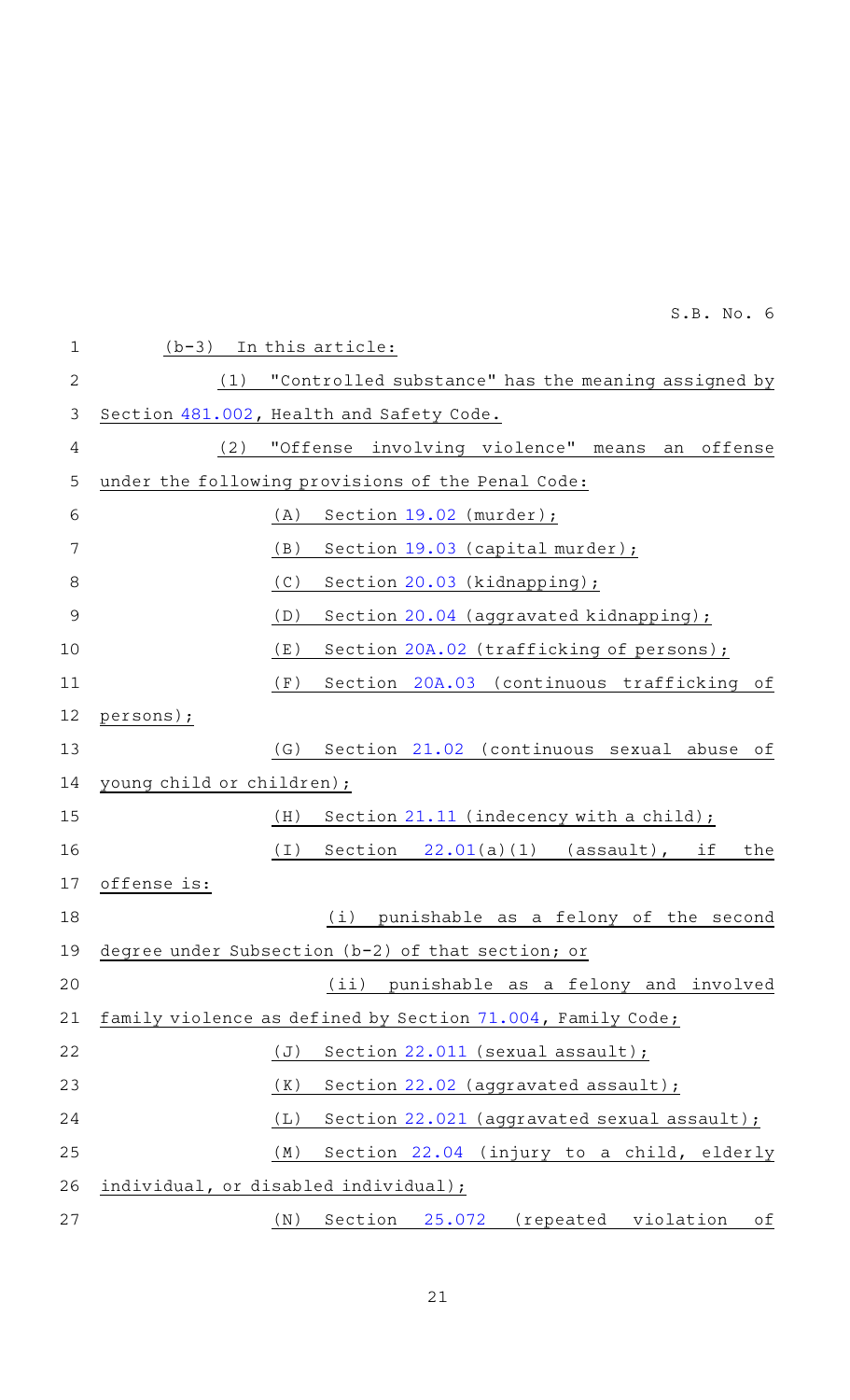| 1              | certain court orders or conditions of bond in family violence,        |
|----------------|-----------------------------------------------------------------------|
| 2              | child abuse or neglect, sexual assault or abuse, indecent assault,    |
| 3              | stalking, or trafficking case);                                       |
| 4              | (O)<br>Section 25.11 (continuous violence against                     |
| 5              | the family);                                                          |
| 6              | (P)<br>Section 29.03 (aggravated robbery);                            |
| $\overline{7}$ | Section 38.14 (taking or attempting to take<br>(Q)                    |
| 8              | weapon from peace officer, federal special investigator, employee     |
| $\mathsf 9$    | or official of correctional facility, parole officer, community       |
| 10             | supervision and corrections department officer, or commissioned       |
| 11             | security officer);                                                    |
| 12             | (R)<br>Section 43.04 (aggravated promotion of                         |
| 13             | prostitution);                                                        |
| 14             | (S)<br>Section 43.05 (compelling prostitution); or                    |
| 15             | (T)<br>Section 43.25 (sexual performance by a                         |
| 16             | child).                                                               |
| 17             | This section takes effect immediately if this Act<br>(b)              |
| 18             | receives a vote of two-thirds of all the members elected to each      |
|                | 19 house, as provided by Section 39, Article III, Texas Constitution. |
| 20             | If this Act does not receive a vote of two-thirds of all the members  |
| 21             | elected to each house, as provided by Section 39, Article III, Texas  |
| 22             | Constitution, this section has no effect.                             |
| 23             | SECTION 8. Chapter 17, Code of Criminal Procedure, is                 |
| 24             | amended by adding Article 17.0501 to read as follows:                 |
| 25             | Art. 17.0501.<br>REQUIRED TRAINING. The Department of Public          |
| 26             | Safety shall develop training courses that relate to the use of the   |
| 27             | statewide telecommunications system maintained by the department      |
|                |                                                                       |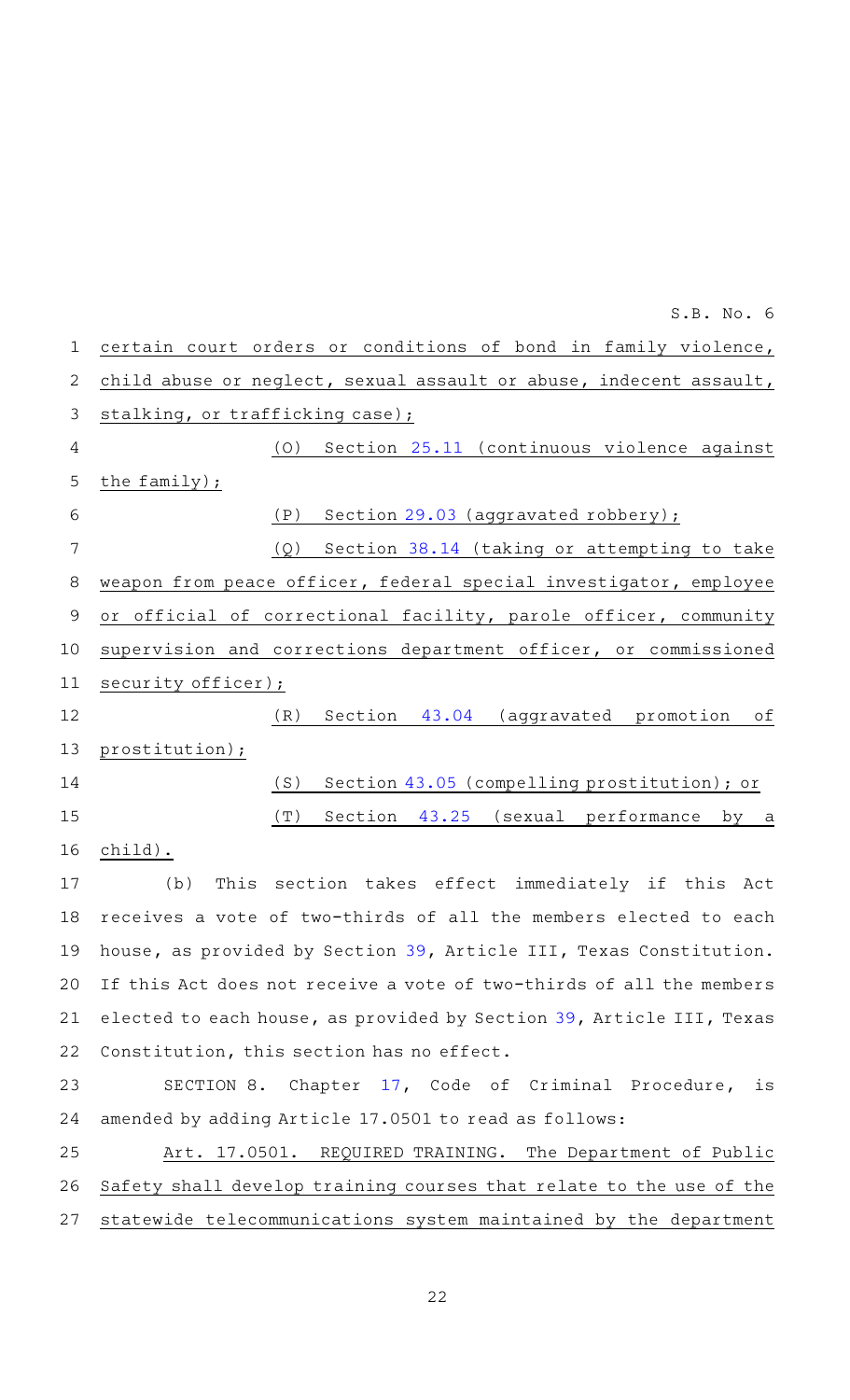and that are directed to each magistrate, judge, sheriff, peace officer, or jailer required to obtain criminal history record information under this chapter, as necessary to enable the person to fulfill those requirements. SECTION 9. Chapter [17,](http://www.statutes.legis.state.tx.us/GetStatute.aspx?Code=CR&Value=17&Date=8/31/2021) Code of Criminal Procedure, is amended by adding Article 17.071 to read as follows: Art. 17.071. CHARITABLE BAIL ORGANIZATIONS. (a) In this article, "charitable bail organization" means a person who accepts and uses donations from the public to deposit money with a court in the amount of a defendant 's bail bond. The term does not include:  $(1)$  a person accepting donations with respect to a defendant who is a member of the person's family, as determined under Section [71.003,](http://www.statutes.legis.state.tx.us/GetStatute.aspx?Code=FA&Value=71.003&Date=8/31/2021) Family Code; or (2) a nonprofit corporation organized for a religious purpose. (b) This article does not apply to a charitable bail organization that pays a bail bond for not more than three defendants in any 180-day period. (c) A person may not act as a charitable bail organization for the purpose of paying a defendant 's bail bond in a county unless the person:  $(1)$  is a nonprofit organization exempt from federal income taxation under Section 501(a), Internal Revenue Code of 1986, as an organization described by Section 501(c)(3) of that code; and (2) has been issued a certificate under Subsection (d) with respect to that county. 1 2 3 4 5 6 7 8 9 10 11 12 13 14 15 16 17 18 19 20 21 22 23 24 25 26 27

 $S.B. No.6$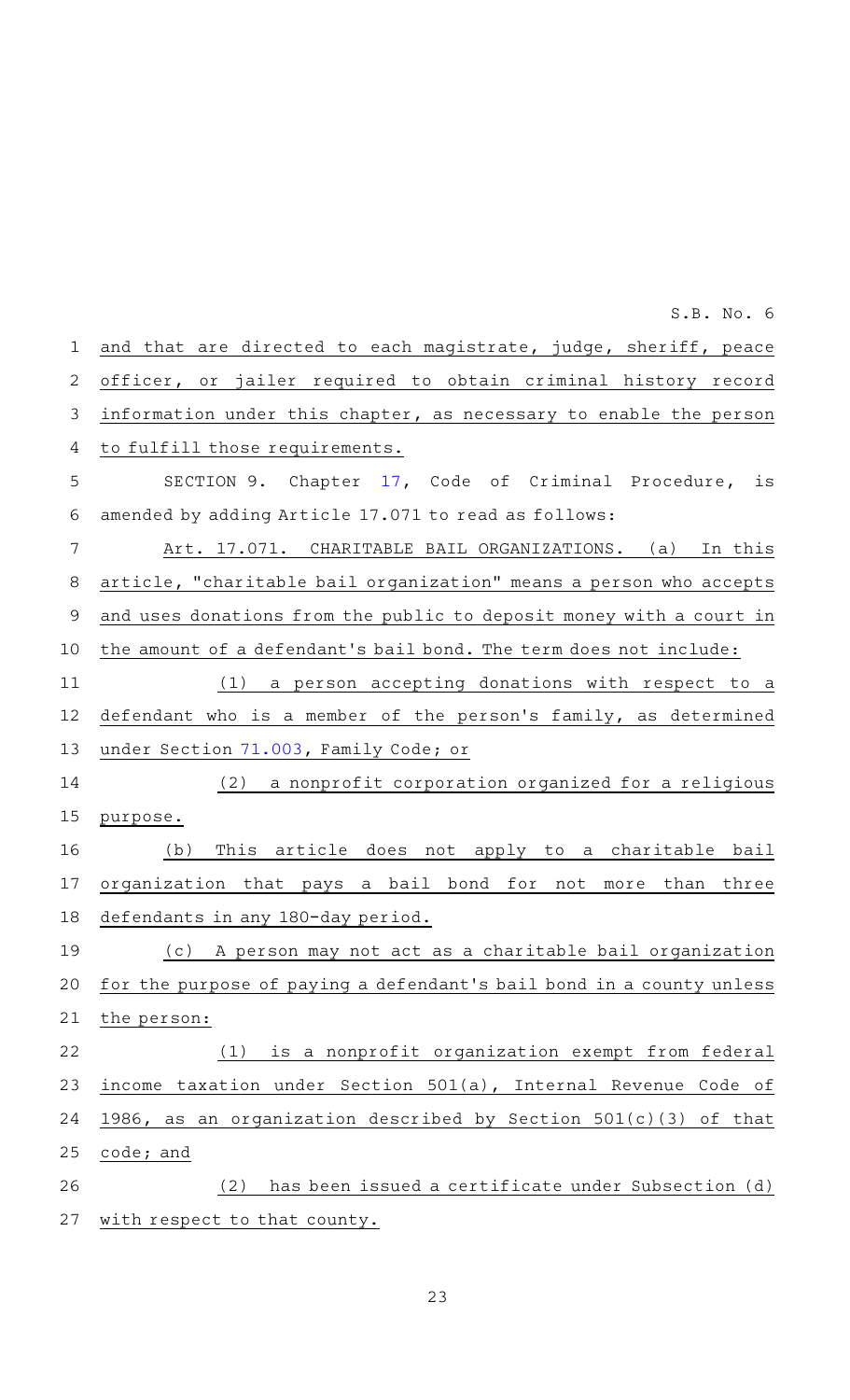| 1            | (d)<br>county clerk shall issue to a charitable bail<br>A            |
|--------------|----------------------------------------------------------------------|
| $\mathbf{2}$ | organization a certificate authorizing the organization to pay bail  |
| $\mathsf 3$  | bonds in the county if the clerk determines the organization is:     |
| 4            | a nonprofit organization described by Subsection<br>(1)              |
| 5            | $(c)(1);$ and                                                        |
| 6            | current on all filings required by the Internal<br>(2)               |
| 7            | Revenue Code.                                                        |
| $\,8\,$      | A charitable bail organization shall file in the office<br>(e)       |
| $\mathsf 9$  | of the county clerk of each county where the organization intends to |
| 10           | pay bail bonds an affidavit designating the individuals authorized   |
| 11           | to pay bonds on behalf of the organization.                          |
| 12           | (f)<br>Not later than the 10th day of each month, a charitable       |
| 13           | bail organization shall submit, to the sheriff of each county in     |
| 14           | which the organization files an affidavit under Subsection (e), a    |
| 15           | report that includes the following information for each defendant    |
| 16           | for whom the organization paid a bail bond in the preceding calendar |
| 17           | month:                                                               |
| 18           | (1)<br>the name of the defendant;                                    |
| 19           | (2)<br>the cause number of the case;                                 |
| 20           | the county in which the applicable charge is<br>(3)                  |
| 21           | pending, if different from the county in which the bond was paid;    |
| 22           | and                                                                  |
| 23           | (4)<br>any dates on which the defendant has failed to                |
| 24           | appear in court as required for the charge for which the bond was    |
| 25           | paid.                                                                |
| 26           | $(f-1)$ A sheriff who receives a report under Subsection (f)         |
|              |                                                                      |

24

27 shall provide a copy of the report to the Office of Court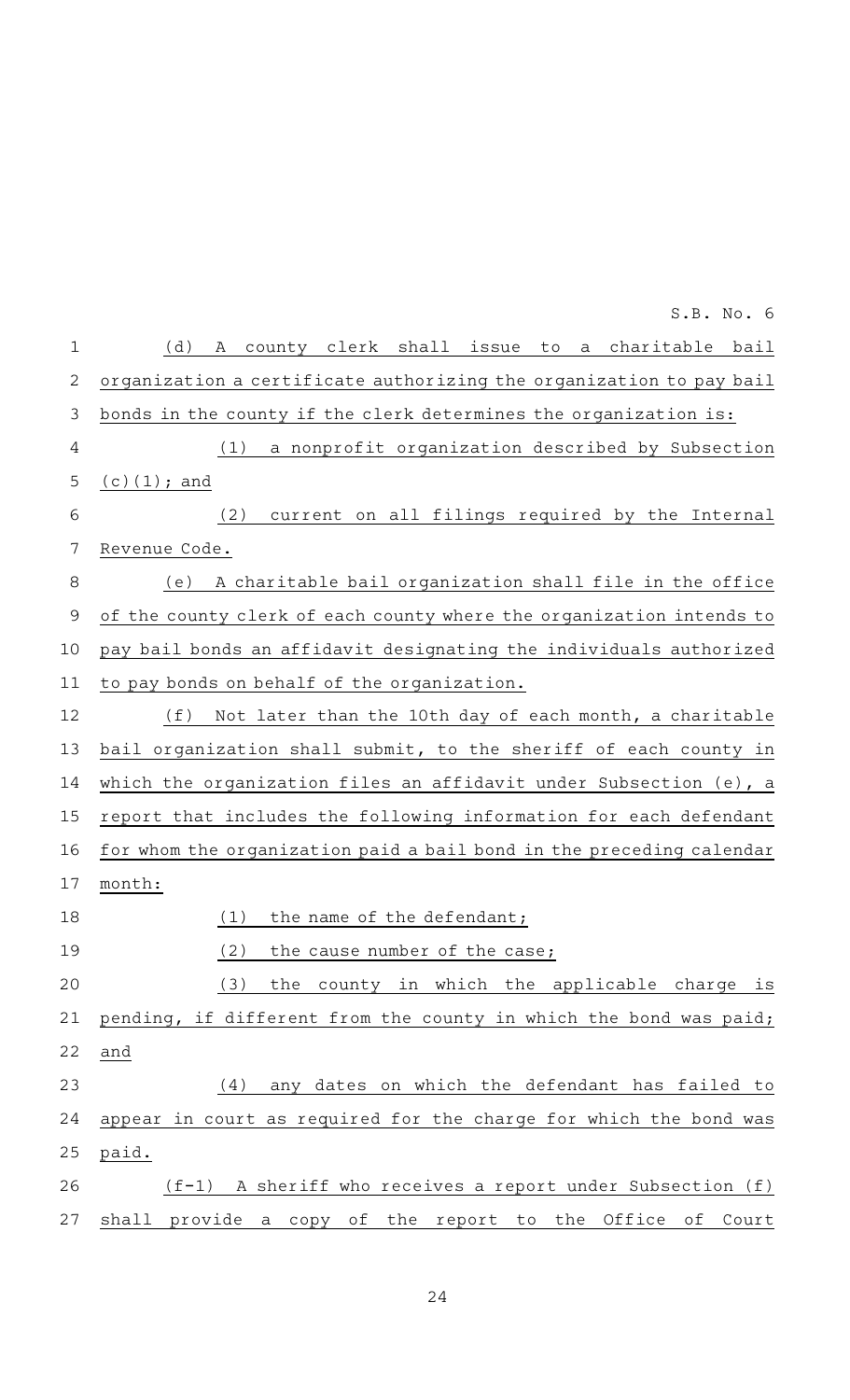Administration of the Texas Judicial System. (g) A charitable bail organization may not pay a bail bond for a defendant at any time the organization is considered to be out of compliance with the reporting requirements of this article. (h) The sheriff of a county may suspend a charitable bail organization from paying bail bonds in the county for a period not to exceed one year if the sheriff determines the organization has paid one or more bonds in violation of this article and the organization has received a warning from the sheriff in the preceding 12-month period for another payment of bond made in violation of this article. The sheriff shall report the suspension to the Office of Court Administration of the Texas Judicial System. (i) Chapter [22](http://www.statutes.legis.state.tx.us/GetStatute.aspx?Code=CR&Value=22&Date=8/31/2021) applies to a bail bond paid by a charitable bail organization.  $(j)$  A charitable bail organization may not accept a premium or compensation for paying a bail bond for a defendant.  $(k)$  Not later than December 1 of each year, the Office of Court Administration of the Texas Judicial System shall prepare and submit, to the governor, lieutenant governor, speaker of the house of representatives, and presiding officers of the standing committees of each house of the legislature with primary jurisdiction over the judiciary, a report regarding the information submitted to the office under Subsections (f-1) and (h) for the preceding state fiscal year. SECTION 10. (a) Article [17.15,](http://www.statutes.legis.state.tx.us/GetStatute.aspx?Code=CR&Value=17.15&Date=8/31/2021) Code of Criminal Procedure, is amended to read as follows: Art. 17.15. RULES FOR SETTING [FIXING] AMOUNT OF BAIL. 1 2 3 4 5 6 7 8 9 10 11 12 13 14 15 16 17 18 19 20 21 22 23 24 25 26 27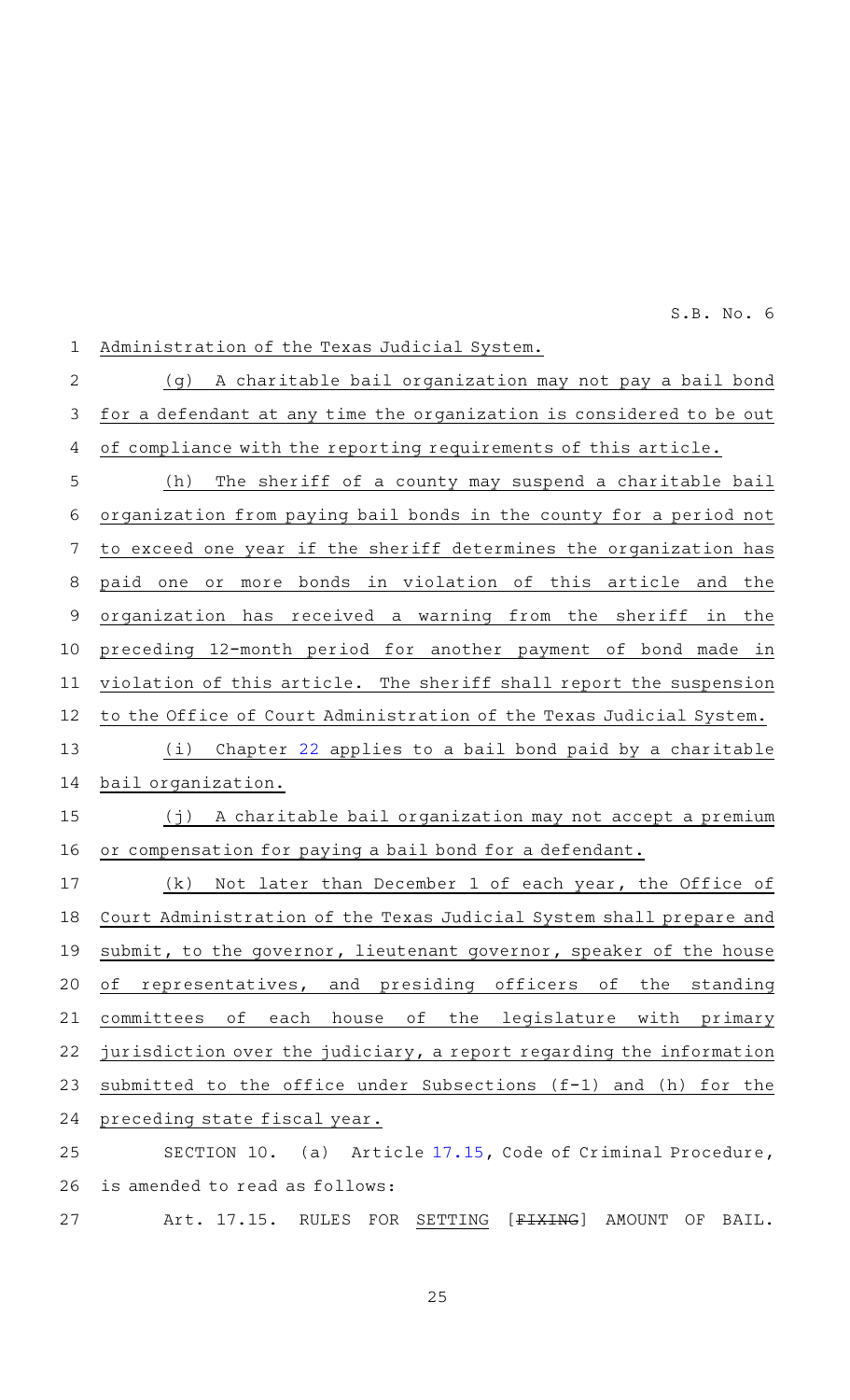(a) The amount of bail and any conditions of bail to be required in any case in which the defendant has been arrested are [is] to be regulated by the court, judge, magistrate, or officer taking the bail in accordance with Articles  $17.20$ ,  $17.21$ , and  $17.22$  and  $[+$ they] are [to be] governed [in the exercise of this discretion] by the Constitution and  $[\frac{b}{y}]$  the following rules: 1 2 3 4 5 6

1. Bail and any conditions of bail [The bail] shall be sufficient [sufficiently high] to give reasonable assurance that the undertaking will be complied with. 7 8 9

2. The power to require bail is not to be [so] used  $[a\theta]$  to make bail  $[\pm \theta]$  an instrument of oppression. 10 11

3. The nature of the offense and the circumstances under which the offense [ $\pm$ ) was committed are to be considered, including whether the offense: 12 13 14

(A) is an offense involving violence as defined by Article [17.03;](http://www.statutes.legis.state.tx.us/GetStatute.aspx?Code=CR&Value=17.03&Date=8/31/2021) or (B) involves violence directed against a peace officer. 4. The ability to make bail shall [is to] be considered [xegarded], and proof may be taken on [upon] this point. 5. The future safety of a victim of the alleged offense, law enforcement, and the community shall be considered. 15 16 17 18 19 20 21 22

6. The criminal history record information for the defendant, including information obtained through the statewide telecommunications system maintained by the Department of Public Safety and through the public safety report system developed under Article 17.021, shall be considered, including any acts of family 23 24 25 26 27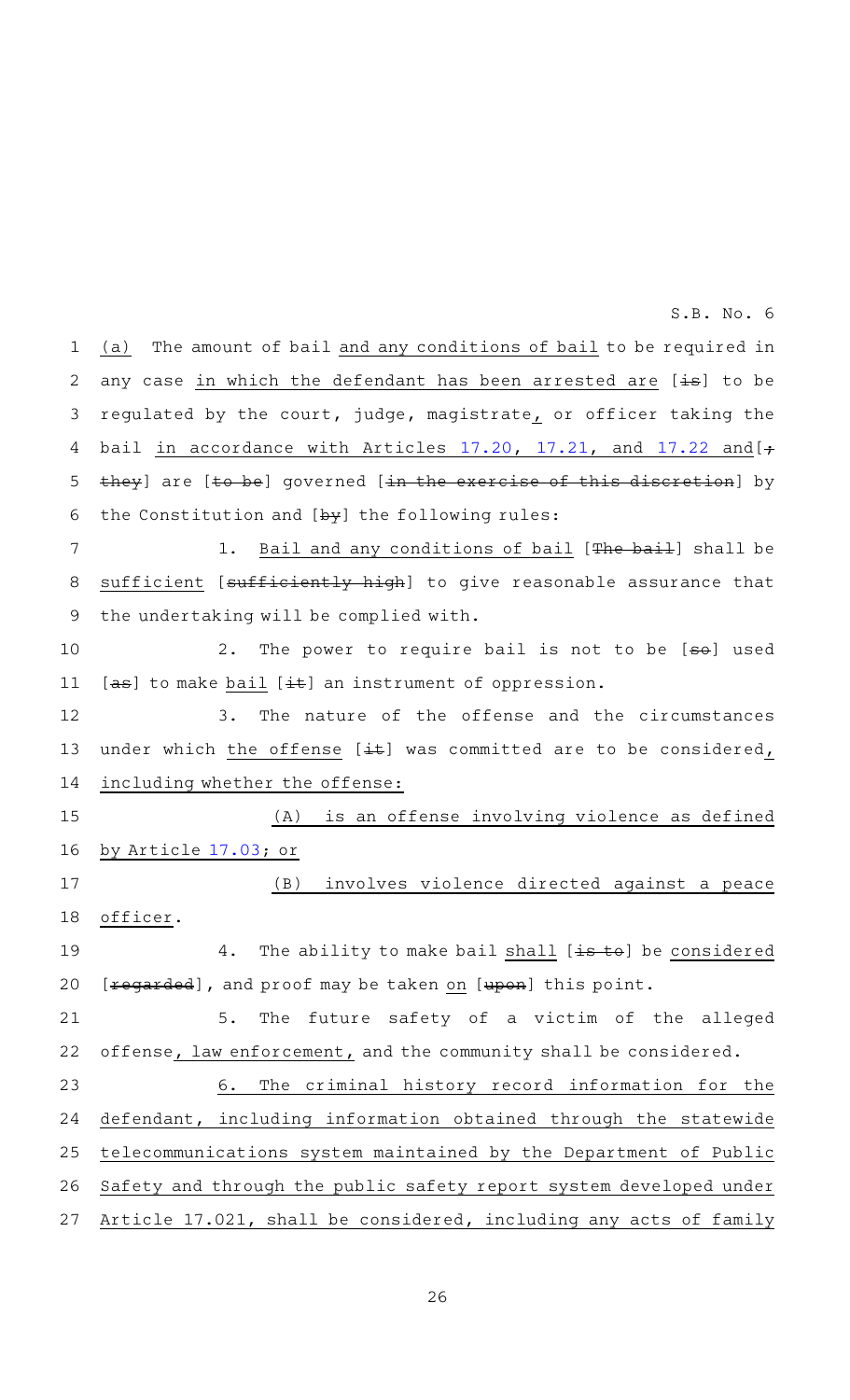violence, other pending criminal charges, and any instances in which the defendant failed to appear in court following release on bail. 7. The citizenship status of the defendant shall be considered.  $(a-1)$  Notwithstanding any other law, the duties imposed by Subsection (a)(6) with respect to obtaining and considering information through the public safety report system do not apply until April 1, 2022. This subsection expires June 1, 2022. (b) For purposes of determining whether clear and 1 2 3 4 5 6 7 8 9 10

convincing evidence exists to deny a person bail under Section 11d, Article I, Texas Constitution, a magistrate shall consider all information relevant to the factors listed in Subsection (a). 11 12 13

(c) In this article, "family violence" has the meaning assigned by Section [71.004,](http://www.statutes.legis.state.tx.us/GetStatute.aspx?Code=FA&Value=71.004&Date=8/31/2021) Family Code. 14 15

(b) Article [17.15](http://www.statutes.legis.state.tx.us/GetStatute.aspx?Code=CR&Value=17.15&Date=8/31/2021)(a), Code of Criminal Procedure, as amended by this Act, and Article [17.15](http://www.statutes.legis.state.tx.us/GetStatute.aspx?Code=CR&Value=17.15&Date=8/31/2021)(c), as added by this Act, take effect immediately if this Act receives a vote of two-thirds of all the members elected to each house, as provided by Section [39](http://www.statutes.legis.state.tx.us/GetStatute.aspx?Code=CN&Value=3.39&Date=8/31/2021), Article III, Texas Constitution. If this Act does not receive the vote necessary for immediate effect, Article [17.15\(](http://www.statutes.legis.state.tx.us/GetStatute.aspx?Code=CR&Value=17.15&Date=8/31/2021)a), Code of Criminal Procedure, as amended by this Act, and Article [17.15\(](http://www.statutes.legis.state.tx.us/GetStatute.aspx?Code=CR&Value=17.15&Date=8/31/2021)c), as added by this Act, take effect on the 91st day after the last day of the legislative session. 16 17 18 19 20 21 22 23 24

SECTION 11. Article [17.20](http://www.statutes.legis.state.tx.us/GetStatute.aspx?Code=CR&Value=17.20&Date=8/31/2021), Code of Criminal Procedure, is amended to read as follows: 25 26

Art. 17.20. BAIL IN MISDEMEANOR. (a) In cases of 27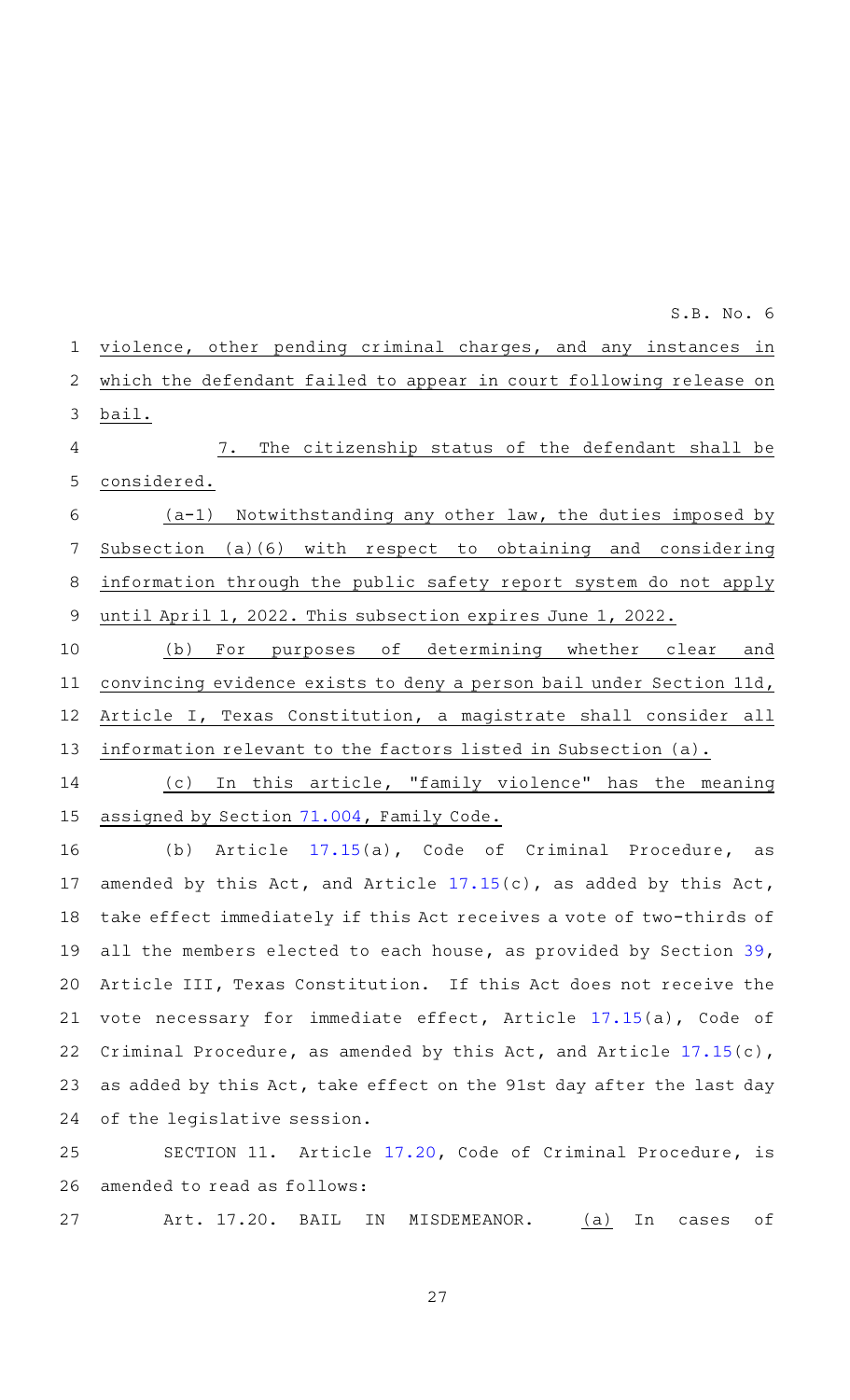misdemeanor, the sheriff or other peace officer, or a jailer licensed under Chapter [1701](http://www.statutes.legis.state.tx.us/GetStatute.aspx?Code=OC&Value=1701&Date=8/31/2021), Occupations Code, may, whether during the term of the court or in vacation, where the officer has a defendant in custody, take the defendant's [of the defendant bail [bond]. 1 2 3 4 5

(b) Before taking bail under this article, the sheriff, peace officer, or jailer shall obtain the defendant's criminal history record information through the statewide telecommunications system maintained by the Department of Public Safety and through the public safety report system developed under Article 17.021. 6 7 8 9 10 11

(c) Notwithstanding Subsection (b), a sheriff, peace officer, or jailer may make a bail decision regarding a defendant who is charged only with a misdemeanor punishable by fine only or a defendant who receives a citation under Article [14.06\(](http://www.statutes.legis.state.tx.us/GetStatute.aspx?Code=CR&Value=14.06&Date=8/31/2021)c) without considering the factor required by Article [17.15](http://www.statutes.legis.state.tx.us/GetStatute.aspx?Code=CR&Value=17.15&Date=8/31/2021)(a)(6). 12 13 14 15 16

 $(d)$  If the defendant is charged with or has previously been convicted of an offense involving violence as defined by Article [17.03,](http://www.statutes.legis.state.tx.us/GetStatute.aspx?Code=CR&Value=17.03&Date=8/31/2021) the sheriff, officer, or jailer may not set the amount of the defendant 's bail but may take the defendant 's bail in the amount set by the court. 17 18 19 20 21

SECTION 12. Article [17.22](http://www.statutes.legis.state.tx.us/GetStatute.aspx?Code=CR&Value=17.22&Date=8/31/2021), Code of Criminal Procedure, is amended to read as follows: 22 23

Art. 17.22. MAY TAKE BAIL IN FELONY. (a) In a felony case, if the court before which the case [same] is pending is not in session in the county where the defendant is in custody, the sheriff or other peace officer, or a jailer licensed under Chapter [1701](http://www.statutes.legis.state.tx.us/GetStatute.aspx?Code=OC&Value=1701&Date=8/31/2021), 24 25 26 27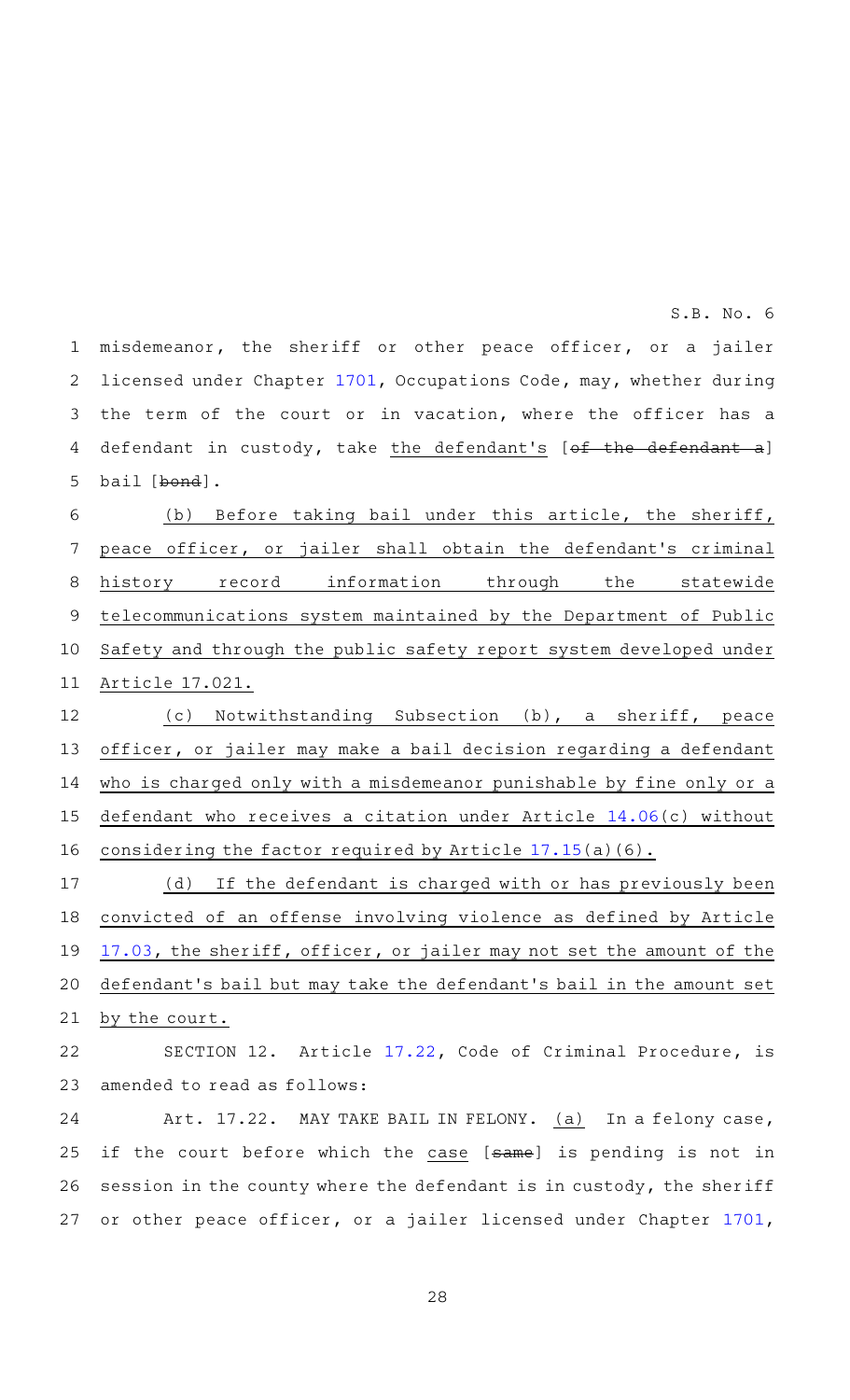Occupations Code, who has the defendant in custody may take the defendant's bail [bond] in the [such] amount set [as may have been fixed] by the court or magistrate, or if no amount has been set [fixed], then in any [such] amount that the [as such] officer considers [may consider] reasonable and that is in compliance with Article [17.15.](http://www.statutes.legis.state.tx.us/GetStatute.aspx?Code=CR&Value=17.15&Date=8/31/2021) 1 2 3 4 5 6

(b) Before taking bail under this article, the sheriff, peace officer, or jailer shall obtain the defendant 's criminal history record information through the statewide telecommunications system maintained by the Department of Public Safety and through the public safety report system developed under Article 17.021. 7 8 9 10 11 12

(c) If the defendant is charged with or has previously been convicted of an offense involving violence as defined by Article [17.03,](http://www.statutes.legis.state.tx.us/GetStatute.aspx?Code=CR&Value=17.03&Date=8/31/2021) the sheriff, officer, or jailer may not set the amount of the defendant 's bail but may take the defendant 's bail in the amount set by the court. 13 14 15 16 17

SECTION 13. Chapter [17](http://www.statutes.legis.state.tx.us/GetStatute.aspx?Code=CR&Value=17&Date=8/31/2021), Code of Criminal Procedure, is amended by adding Articles 17.51, 17.52, and 17.53 to read as follows: 18 19 20

Art. 17.51. NOTICE OF CONDITIONS. (a) As soon as practicable but not later than the next business day after the date a magistrate issues an order imposing a condition of release on bond for a defendant or modifying or removing a condition previously imposed, the clerk of the court shall send a copy of the order to: 21 22 23 24 25

 $(1)$  the appropriate attorney representing the state; and 26 27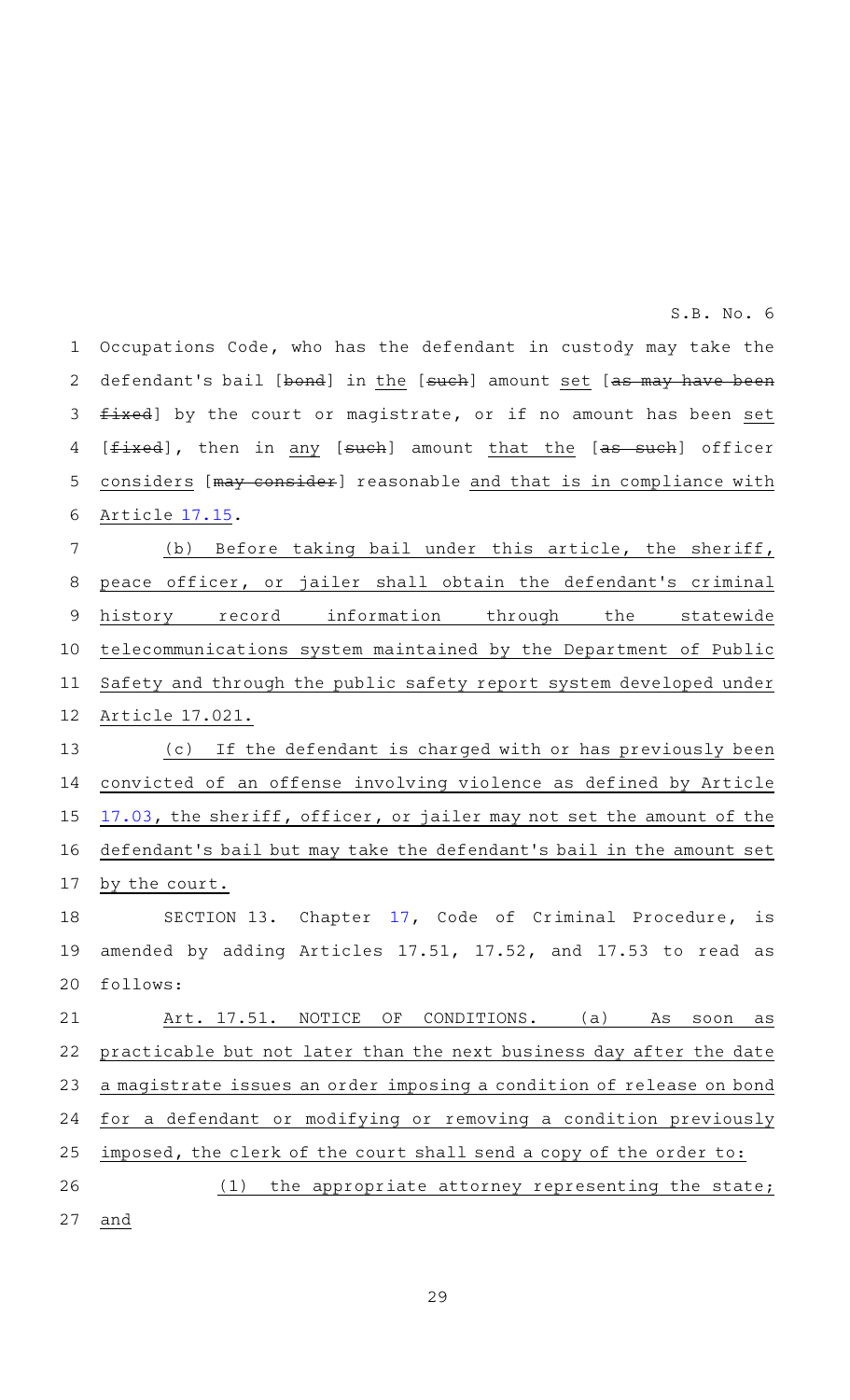|              | S.B. No. 6                                                                   |
|--------------|------------------------------------------------------------------------------|
| $\mathbf 1$  | (2)<br>the sheriff of the county where the defendant                         |
| $\mathbf{2}$ | resides.                                                                     |
| 3            | A clerk of the court may delay sending a copy of the<br>(b)                  |
| 4            | order under Subsection (a) only if the clerk lacks information               |
| 5            | necessary to ensure service and enforcement.                                 |
| 6            | an order described by Subsection (a) prohibits a<br>(c)<br>If                |
| 7            | defendant from going to or near a child care facility or school, the         |
| 8            | clerk of the court shall send a copy of the order to the child care          |
| 9            | facility or school.                                                          |
| 10           | The copy of the order and any related information may be<br>(d)              |
| 11           | sent electronically or in another manner that can be accessed by the         |
| 12           | recipient.                                                                   |
| 13           | magistrate or the magistrate's designee<br>shall<br>(e)<br>The               |
| 14           | provide written notice to the defendant of:                                  |
| 15           | the conditions of release on bond; and<br>(1)                                |
| 16           | (2)<br>penalties for violating a<br>condition<br>the<br>оf                   |
| 17           | release.                                                                     |
| 18           | (f)<br>The magistrate shall make a separate record of<br>the                 |
| 19           | notice provided to the defendant under Subsection (e).                       |
| 20           | The Office of Court Administration of the Texas Judicial<br>(q)              |
| 21           | System shall promulgate a form for use by a magistrate or a                  |
| 22           | magistrate's designee in providing notice to the defendant under             |
| 23           | Subsection (e).<br>The form must include the relevant statutory              |
| 24           | the provisions<br>of this<br>chapter under<br>language<br>from<br>which<br>a |
| 25           | condition of release on bond may be imposed on a defendant.                  |
| 26           | REPORTING OF CONDITIONS.<br>A chief of police or<br>Art. 17.52.              |
| 27           | sheriff who receives a copy of an order described by Article                 |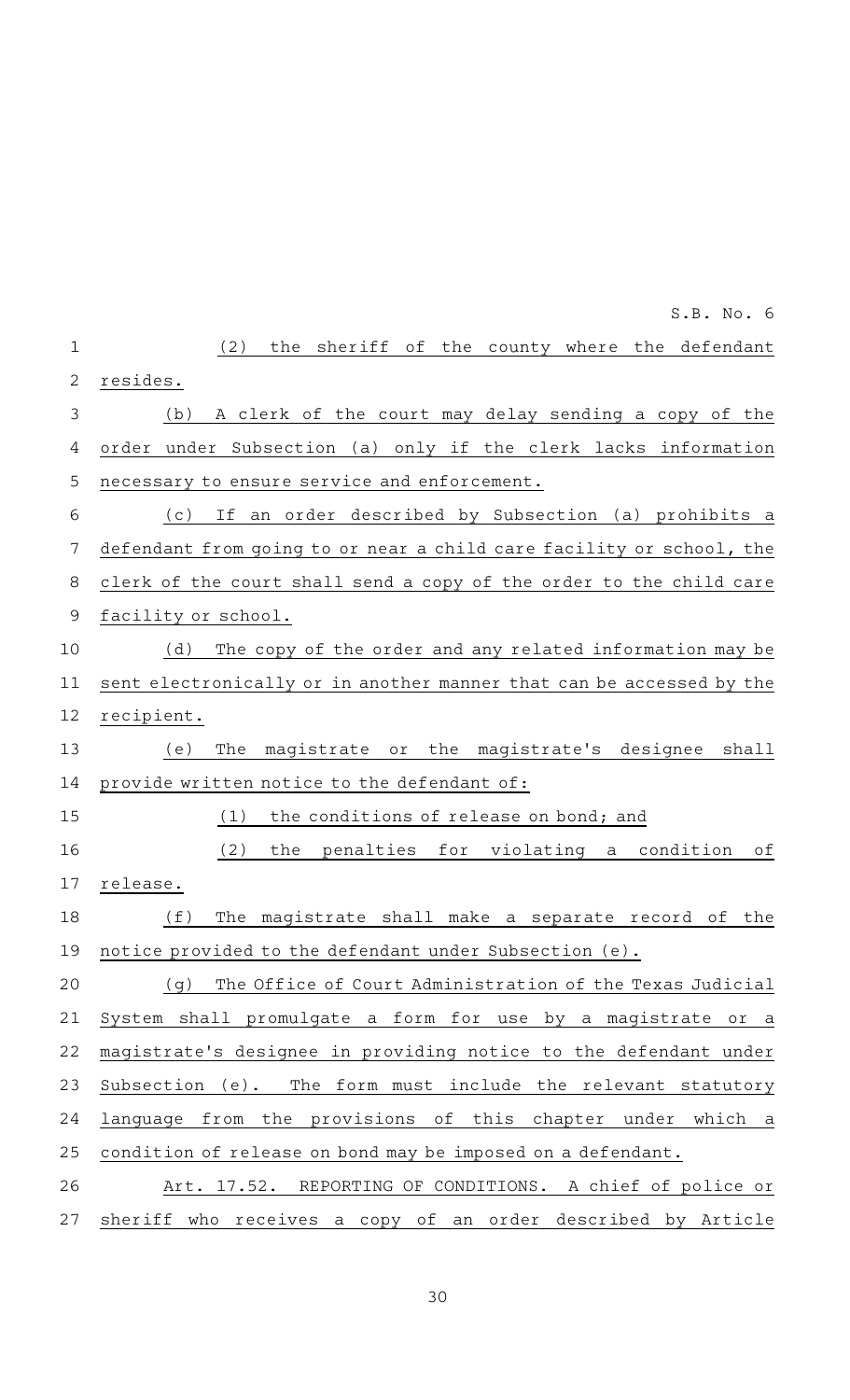17.51(a), or the chief 's or sheriff 's designee, shall, as soon as practicable but not later than the 10th day after the date the copy is received, enter information relating to the condition of release into the appropriate database of the statewide law enforcement information system maintained by the Department of Public Safety or modify or remove information, as appropriate. Art. 17.53. PROCEDURES AND FORMS RELATED TO MONETARY BOND. The Office of Court Administration of the Texas Judicial System shall develop statewide procedures and prescribe forms to be used by a court to facilitate:  $(1)$  the refund of any cash funds paid toward a monetary bond, with an emphasis on refunding those funds to the person in whose name the receipt described by Article [17.02](http://www.statutes.legis.state.tx.us/GetStatute.aspx?Code=CR&Value=17.02&Date=8/31/2021) was issued; and (2) the application of those cash funds to the defendant 's outstanding court costs, fines, and fees. SECTION 14. Article [66.102](http://www.statutes.legis.state.tx.us/GetStatute.aspx?Code=CR&Value=66.102&Date=8/31/2021)(c), Code of Criminal Procedure, is amended to read as follows: (c) Information in the computerized criminal history system relating to an arrest must include:  $(1)$  the offender's name; (2) the offender's state identification number; (3) the arresting law enforcement agency;  $(4)$  the arrest charge, by offense code and incident number; (5) whether the arrest charge is a misdemeanor or felony; (6) the date of the arrest; 1 2 3 4 5 6 7 8 9 10 11 12 13 14 15 16 17 18 19 20 21 22 23 24 25 26 27

S.B. No. 6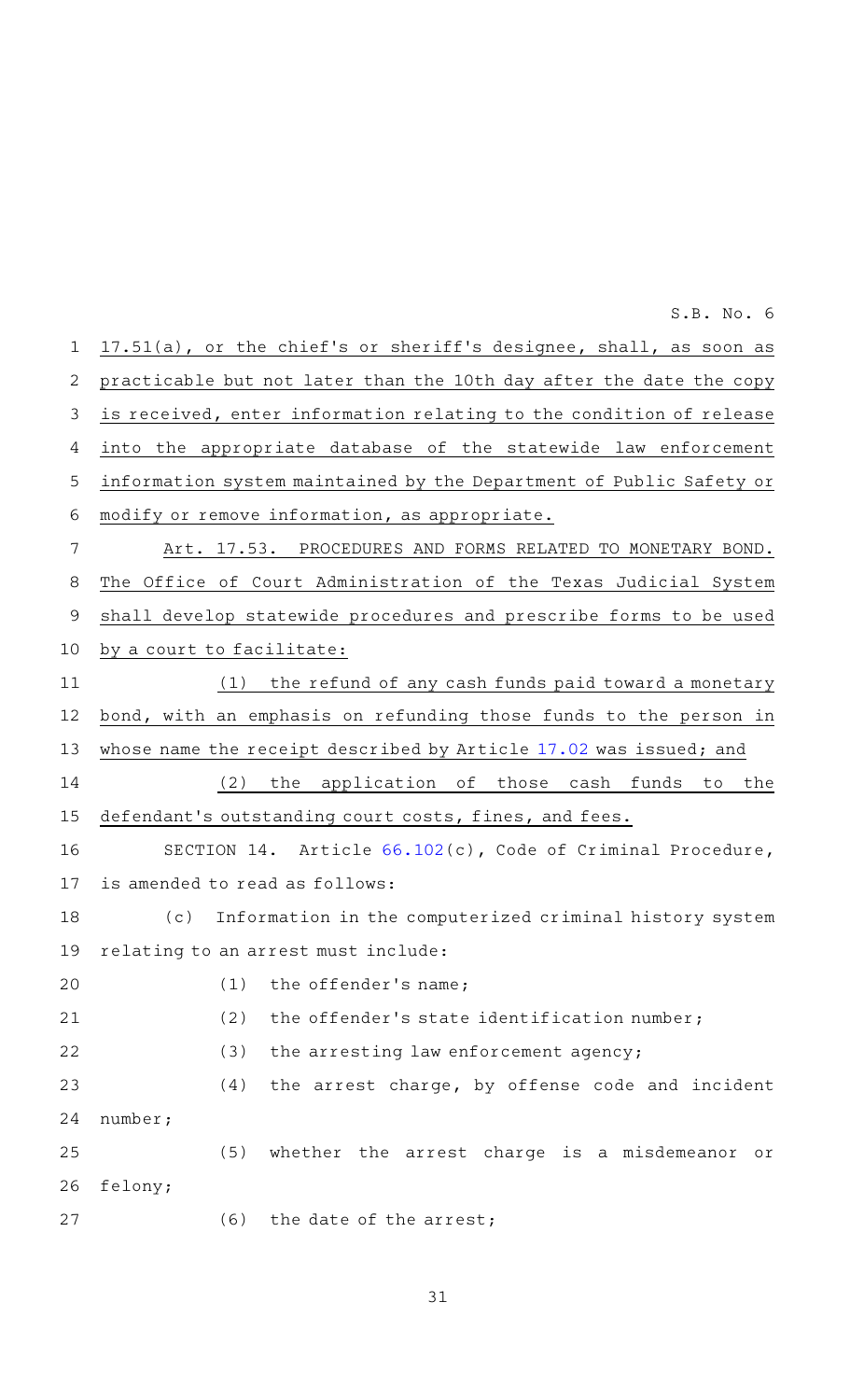(7) for an offender released on bail, whether a warrant was issued for any subsequent failure of the offender to appear in court;  $(8)$  the exact disposition of the case by a law enforcement agency following the arrest; and (9)  $[48]$  the date of disposition of the case by the law enforcement agency. SECTION 15. Section [27.005](http://www.statutes.legis.state.tx.us/GetStatute.aspx?Code=GV&Value=27.005&Date=8/31/2021), Government Code, is amended by amending Subsection (a) and adding Subsection (c) to read as follows: (a) For purposes of removal under Chapter [87](http://www.statutes.legis.state.tx.us/GetStatute.aspx?Code=LG&Value=87&Date=8/31/2021), Local Government Code, "incompetency" in the case of a justice of the peace includes the failure of the justice to successfully complete: (1) within one year after the date the justice is first elected: (A)  $[\tau]$  an 80-hour course in the performance of the justice 's duties; and (B) the course described by Article 17.024(a)(1), Code of Criminal Procedure;  $(2)$  each following year, a 20-hour course in the performance of the justice 's duties, including not less than 10 hours of instruction regarding substantive, procedural, and evidentiary law in civil matters; and (3) each following state fiscal biennium, the course described by Article 17.024(a)(2), Code of Criminal Procedure. (c) A course described by Subsection (a)(1)(A) may include a course described by Subsection (a)(1)(B). 1 2 3 4 5 6 7 8 9 10 11 12 13 14 15 16 17 18 19 20 21 22 23 24 25 26 27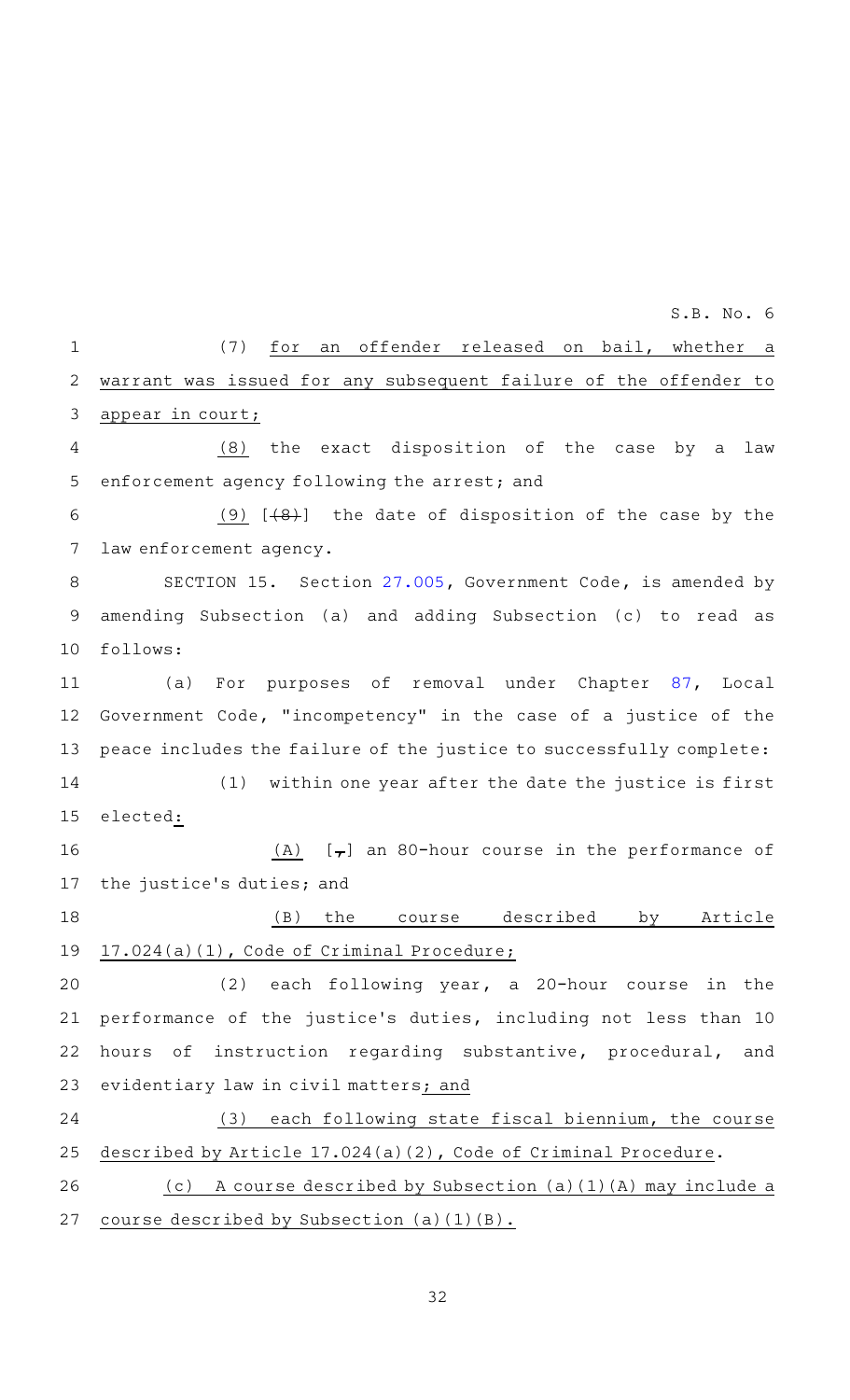| $\mathbf{1}$   | SECTION 16. Subchapter C, Chapter 71, Government Code, is                        |
|----------------|----------------------------------------------------------------------------------|
| $\overline{2}$ | amended by adding Section 71.0351 to read as follows:                            |
| 3              | Sec. 71.0351. BAIL AND PRETRIAL RELEASE INFORMATION.<br>(a)                      |
| 4              | As a component of the official monthly report submitted to the                   |
| 5              | Office of Court Administration of the Texas Judicial System under                |
| 6              | Section 71.035, the clerk of each court setting bail in criminal                 |
| 7              | cases shall report:                                                              |
| 8              | the number of defendants for whom bail was set<br>(1)                            |
| 9              | after arrest, including:                                                         |
| 10             | the number for each category of offense;<br>(A)                                  |
| 11             | (B)<br>the number of personal bonds; and                                         |
| 12             | (C)<br>the number of surety or cash bonds;                                       |
| 13             | the number of defendants released on bail who<br>(2)                             |
| 14             | subsequently failed to appear;                                                   |
| 15             | the number of defendants released on bail who<br>(3)                             |
| 16             | subsequently violated a condition of release; and                                |
| 17             | the number of defendants who committed an offense<br>(4)                         |
| 18             | while released on bail or community supervision.                                 |
| 19             | (b)<br>The office shall post the information in a publicly                       |
| 20             | agency's Internet website<br>accessible place<br>the<br>without<br>on            |
| 21             | disclosing any personal information of any defendant, judge, or                  |
| 22             | magistrate.                                                                      |
| 23             | Not later than December 1 of each year, the office shall<br>(c)                  |
| 24             | submit a report containing the data collected under this section                 |
| 25             | during the preceding state fiscal year to the governor, lieutenant               |
| 26             | governor, speaker of the house of representatives, and presiding                 |
| 27             | standing committees<br>officers<br>the<br>оf<br>оf<br>each<br>house<br>оf<br>the |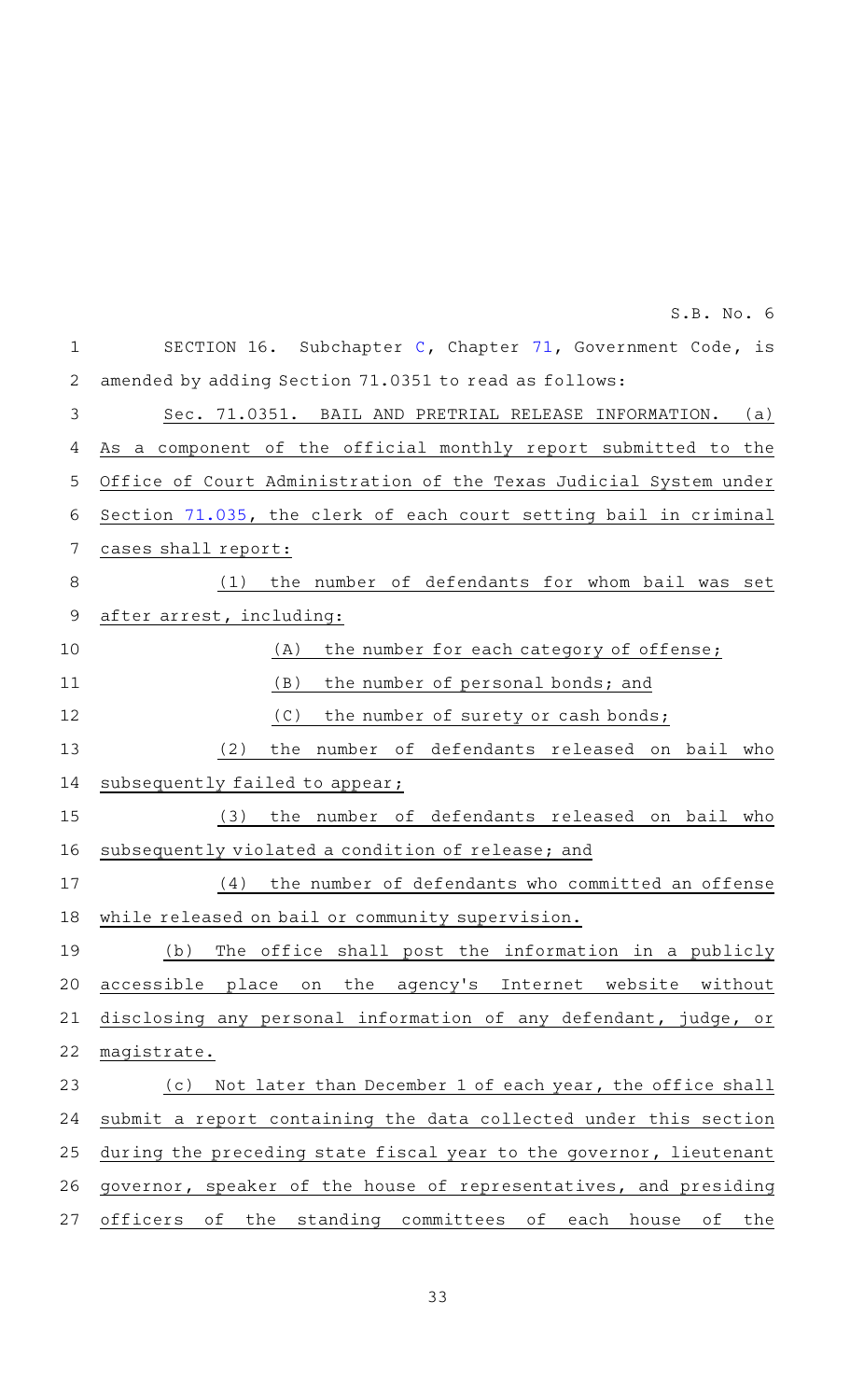| $\mathbf 1$ | legislature with primary jurisdiction over the judiciary.           |
|-------------|---------------------------------------------------------------------|
| 2           | SECTION 17. Subchapter C, Chapter 72, Government Code, is           |
| 3           | amended by adding Section 72.038 to read as follows:                |
| 4           | (a) The office shall promulgate a<br>Sec. 72.038. BAIL FORM.        |
| 5           | form to be completed by a magistrate, judge, sheriff, peace         |
| 6           | officer, or jailer who sets bail under Chapter 17, Code of Criminal |
| 7           | Procedure, for a defendant charged with an offense punishable as a  |
| 8           | Class B misdemeanor or any higher category of offense. The office   |
| 9           | shall incorporate the completed forms into the public safety report |
| 10          | system developed under Article 17.021, Code of Criminal Procedure.  |
| 11          | (b)<br>The form must:                                               |
| 12          | $(1)$ state the cause number of the case, if available,             |
| 13          | the defendant's name and date of birth, and the offense for which   |
| 14          | the defendant was arrested;                                         |
| 15          | state the name and the office or position of the<br>(2)             |
| 16          | person setting bail;                                                |
| 17          | require the person setting bail to:<br>(3)                          |
| 18          | identify the bail type, the amount of the<br>(A)                    |
|             | 19 bail, and any conditions of bail;                                |
| 20          | (B)<br>certify that the person considered each                      |
| 21          | factor provided by Article 17.15(a), Code of Criminal Procedure;    |
| 22          | and                                                                 |
| 23          | ( C )<br>certify that<br>the person considered<br>the               |
| 24          | information provided by the public safety report system; and        |
| 25          | be electronically signed by the person setting the<br>(4)           |
| 26          | bail.                                                               |
| 27          | The person setting bail, an employee of the court that<br>(c)       |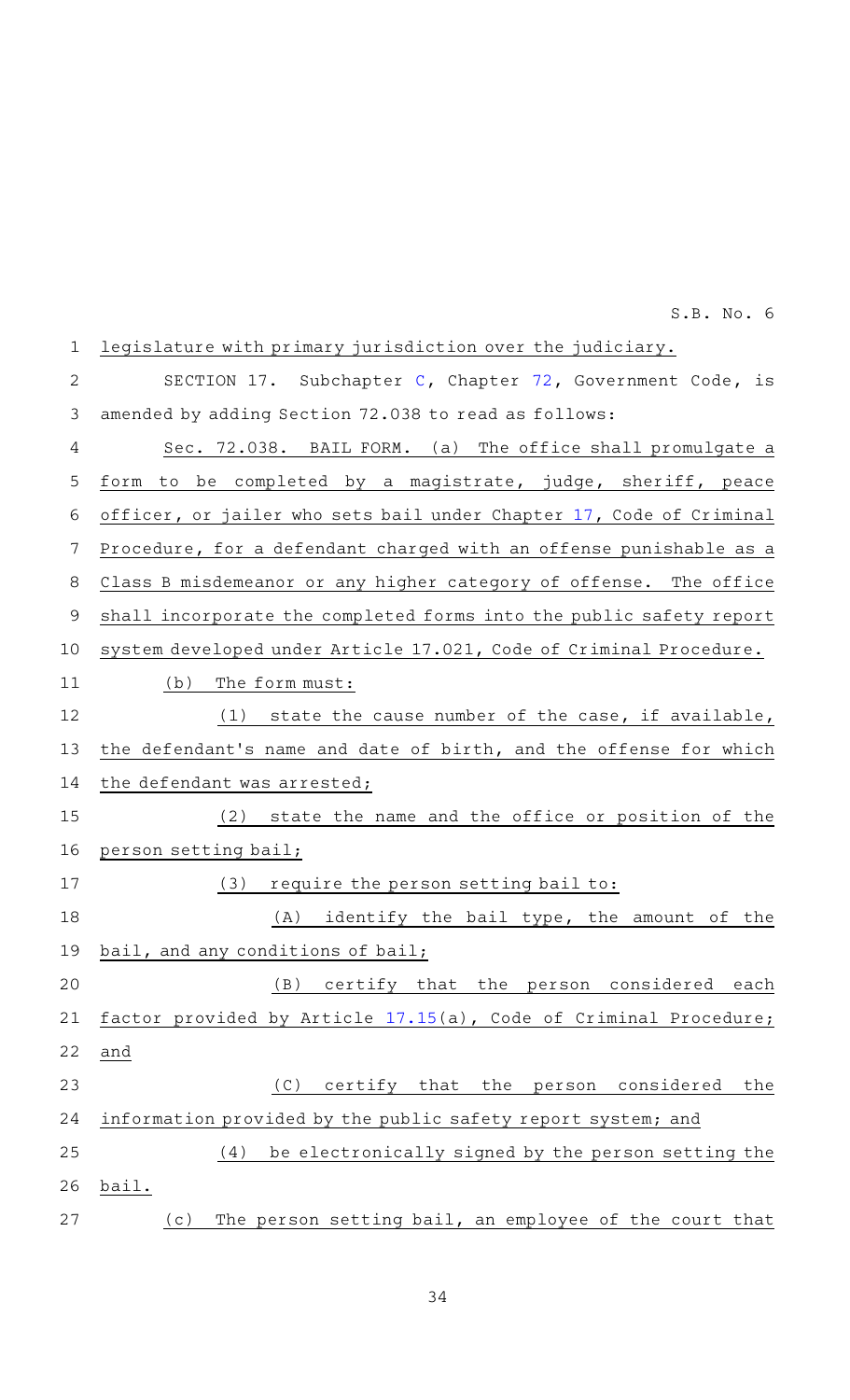set the defendant 's bail, or an employee of the county in which the defendant's bail was set must, on completion of the form required under this section, promptly but not later than 72 hours after the time the defendant 's bail is set provide the form electronically to the office through the public safety report system. (d) The office shall publish the information from each form 1 2 3 4 5 6

 $S.B. No.6$ 

submitted under this section in a database that is publicly accessible on the office 's Internet website. Any identifying information or sensitive data, as defined by Rule 21c, Texas Rules of Civil Procedure, regarding the victim of an offense and any person 's address or contact information shall be redacted and may not be published under this subsection. 7 8 9 10 11 12

SECTION 18. (a) Section  $411.083(c)$  $411.083(c)$ , Government Code, is amended to read as follows: 13 14

(c) The department may disseminate criminal history record information under Subsection (b)(1) only for a criminal justice purpose. The department may disseminate criminal history record information under Subsection (b)(2) only for a purpose specified in the statute or order. The department may disseminate criminal history record information under Subsection (b)(4), (5), or (6) only for a purpose approved by the department and only under rules adopted by the department. The department may disseminate criminal history record information under Subsection (b)(7) only to the extent necessary for a county or district clerk to perform a duty imposed by law to collect and report criminal court disposition information. Criminal history record information disseminated to a clerk under Subsection (b)(7) may be used by the clerk only to 15 16 17 18 19 20 21 22 23 24 25 26 27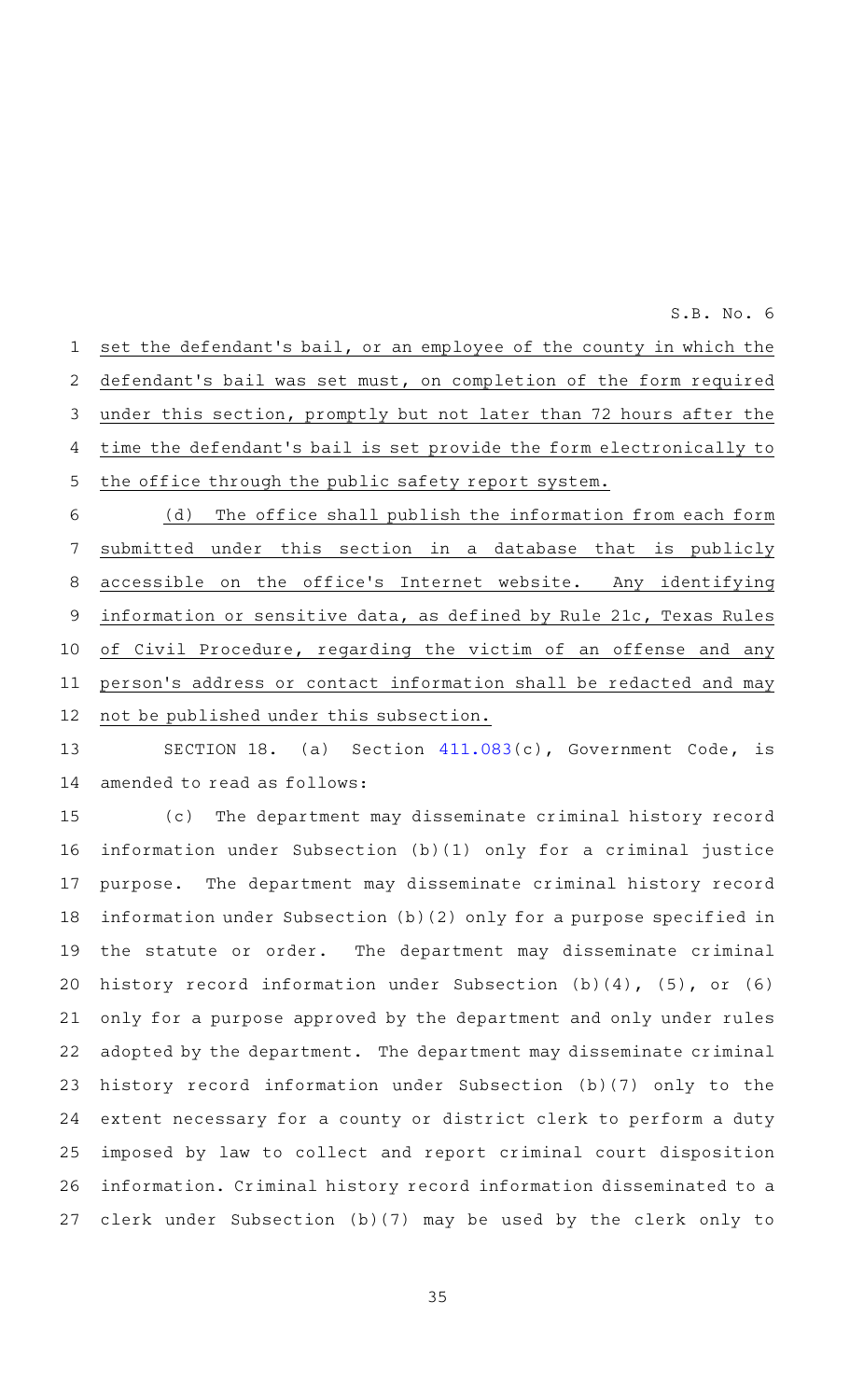ensure that information reported by the clerk to the department is accurate and complete. The dissemination of information to a clerk under Subsection (b)(7) does not affect the authority of the clerk to disclose or use information submitted by the clerk to the department. The department may disseminate criminal history record information under Subsection (b)(8) only to the extent necessary for the office of court administration to perform a duty imposed by law, including the development and maintenance of the public safety report system as required by Article 17.021, Code of Criminal Procedure, or to compile court statistics or prepare reports. The office of court administration may disclose criminal history record information obtained from the department under Subsection  $(b)(8):$ 1 2 3 4 5 6 7 8 9 10 11 12

(1) in a public safety report prepared under Article 17.022, Code of Criminal Procedure; or 13 14

 $(2)$  in a statistic compiled by the office or a report prepared by the office, but only in a manner that does not identify the person who is the subject of the information. 15 16 17

(b) This section takes effect on the 91st day after the last day of the legislative session. 18 19

SECTION 19. Section [117.055,](http://www.statutes.legis.state.tx.us/GetStatute.aspx?Code=LG&Value=117.055&Date=8/31/2021) Local Government Code, is amended by amending Subsection (a) and adding Subsections (a-1) and (a-2) to read as follows: 20 21 22

(a) Except as provided by Subsection  $(a-1)$ , to  $[Fe]$ compensate the county for the accounting and administrative expenses incurred in handling the registry funds that have not earned interest, including funds in a special or separate account, the clerk shall, at the time of withdrawal, deduct from the amount 23 24 25 26 27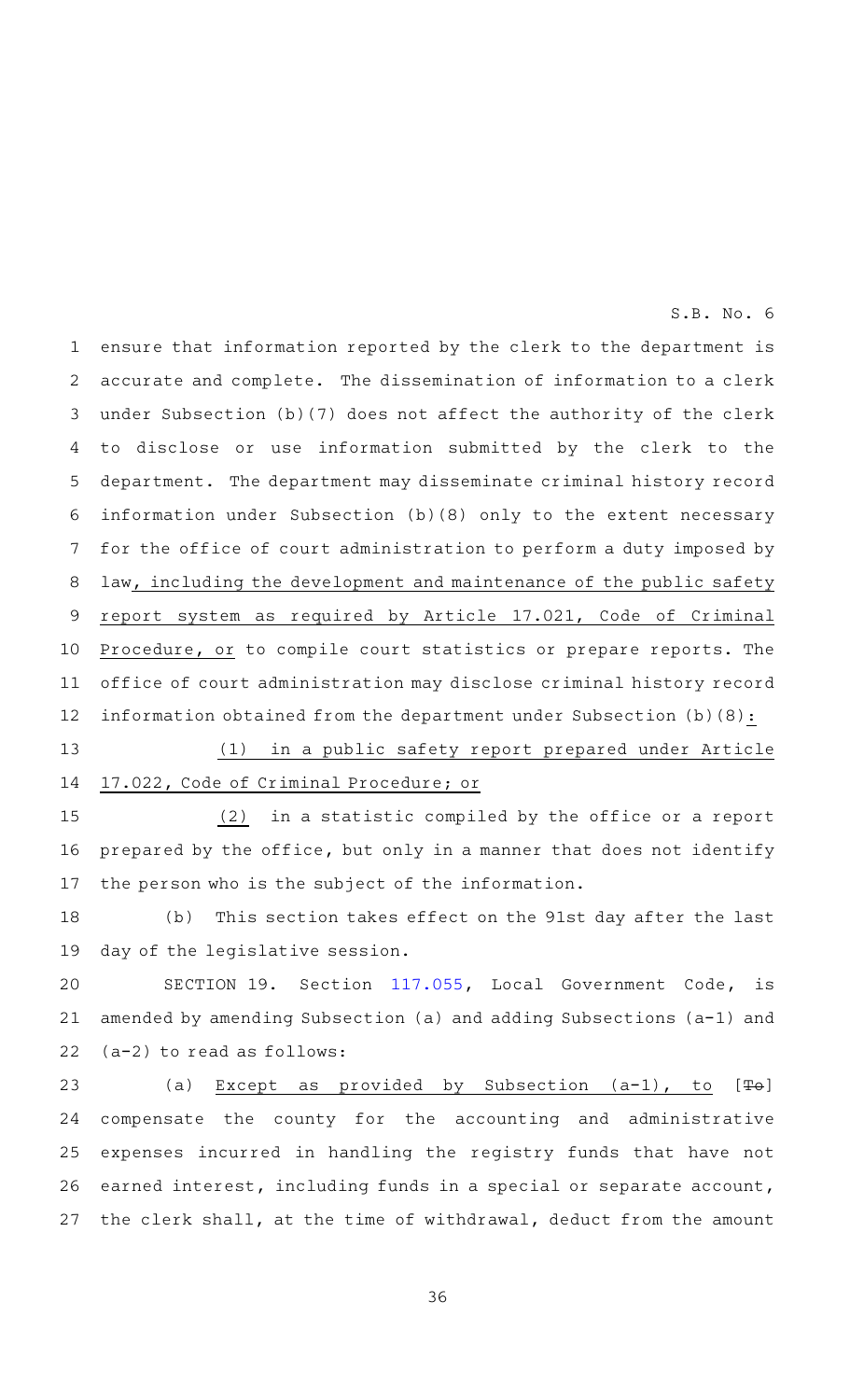of the withdrawal a fee in an amount equal to five percent of the withdrawal but that may not exceed \$50. Withdrawal of funds generated from a case arising under the Family Code is exempt from the fee deduction provided by this section. 1 2 3 4

 $S.B. No.6$ 

(a-1) A clerk may not deduct a fee under Subsection (a) from a withdrawal of funds generated by the collection of a cash bond or cash bail bond if in the case for which the bond was taken: 5 6 7

 $(1)$  the defendant was found not quilty after a trial or appeal; or 8 9 10

 $(2)$  the complaint, information, or indictment was dismissed without a plea of guilty or nolo contendere being entered. 11 12

 $(a-2)$  On the request of a person to whom withdrawn funds generated by the collection of a cash bond or cash bail bond were disbursed, the clerk shall refund to the person the amount of the fee deducted under Subsection (a) if: 13 14 15 16

 $(1)$  subsequent to the deduction, a court makes or enters an order or ruling in the case for which the bond was taken; and 17 18 19

(2) had the court made or entered the order or ruling before the withdrawal of funds occurred, the deduction under Subsection (a) would have been prohibited under Subsection (a-1). 20 21 22

SECTION 20. Article [17.03](http://www.statutes.legis.state.tx.us/GetStatute.aspx?Code=CR&Value=17.03&Date=8/31/2021)(f), Code of Criminal Procedure, is repealed. 23 24

SECTION 21. As soon as practicable but not later than April 1, 2022, the Office of Court Administration of the Texas Judicial System shall create the public safety report system developed under 25 26 27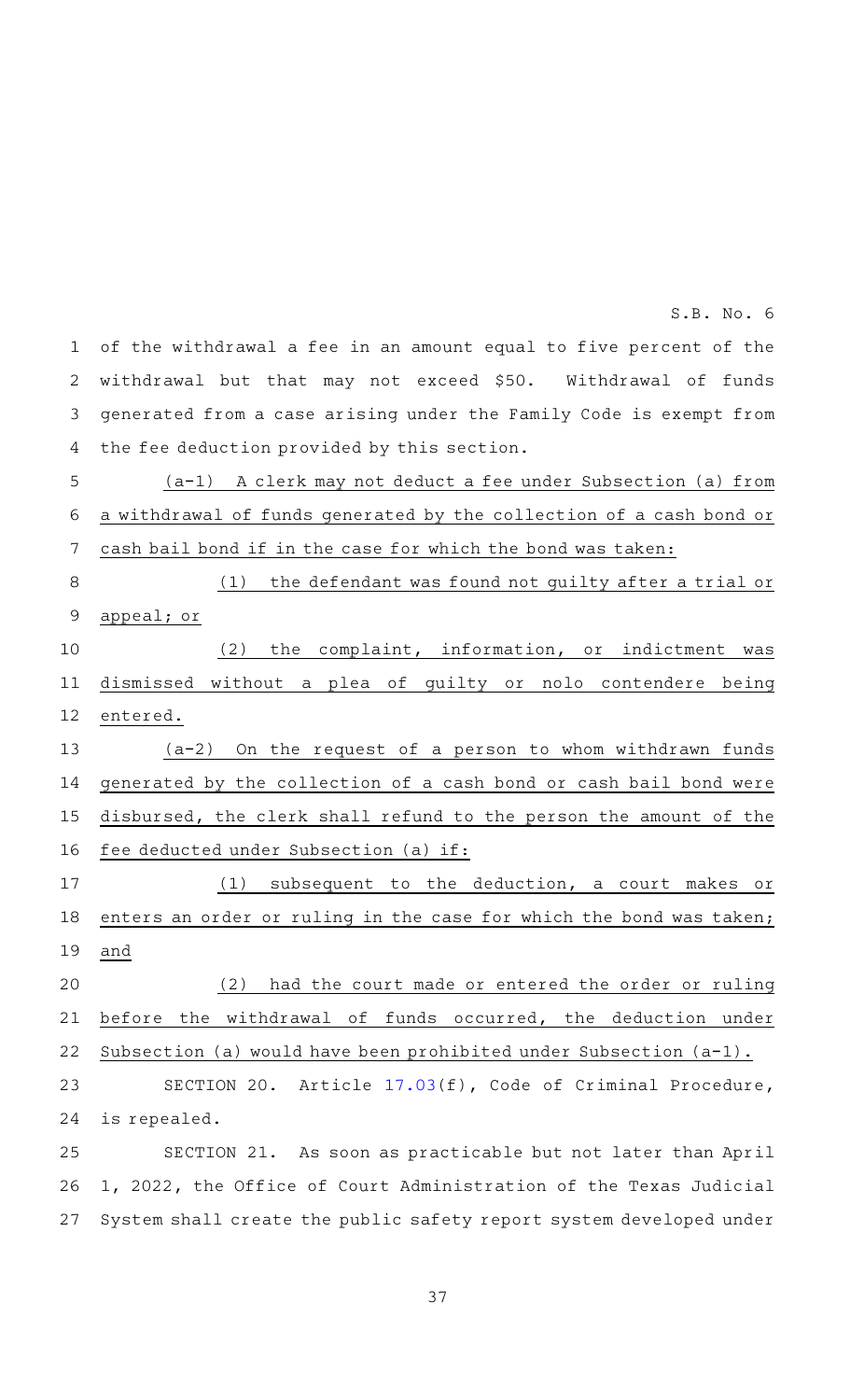Article 17.021, Code of Criminal Procedure, as added by this Act, and any related forms and materials and shall provide to the appropriate officials in each county and each municipality access to the system, forms, and materials at no cost. If those items are made available before April 1, 2022, the office shall notify each court clerk, judge or other magistrate, and office of an attorney representing the state. 1 2 3 4 5 6 7

SECTION 22. (a) As soon as practicable but not later than April 1, 2022, the Office of Court Administration of the Texas Judicial System shall: 8 9 10

(1) promulgate the forms required by Articles 17.028(g) and 17.51(g), Code of Criminal Procedure, as added by this Act, and by Section 72.038, Government Code, as added by this Act; and 11 12 13 14

 $(2)$  develop or approve and make available the training courses and certification method as described by Article 17.024, Code of Criminal Procedure, as added by this Act, and develop the procedures and prescribe the forms required by Article 17.53, Code of Criminal Procedure, as added by this Act. 15 16 17 18 19

(b) If the items described by Subsection (a) of this section are made available before April 1, 2022, the office shall notify each court clerk, judge or other magistrate, and office of an attorney representing the state. 20 21 22 23

SECTION 23. Section [117.055,](http://www.statutes.legis.state.tx.us/GetStatute.aspx?Code=LG&Value=117.055&Date=8/31/2021) Local Government Code, as amended by this Act, applies only to a withdrawal of funds from a court registry under Section [117.055](http://www.statutes.legis.state.tx.us/GetStatute.aspx?Code=LG&Value=117.055&Date=8/31/2021), Local Government Code, made on or after the effective date provided by Section 23(c) of this 24 25 26 27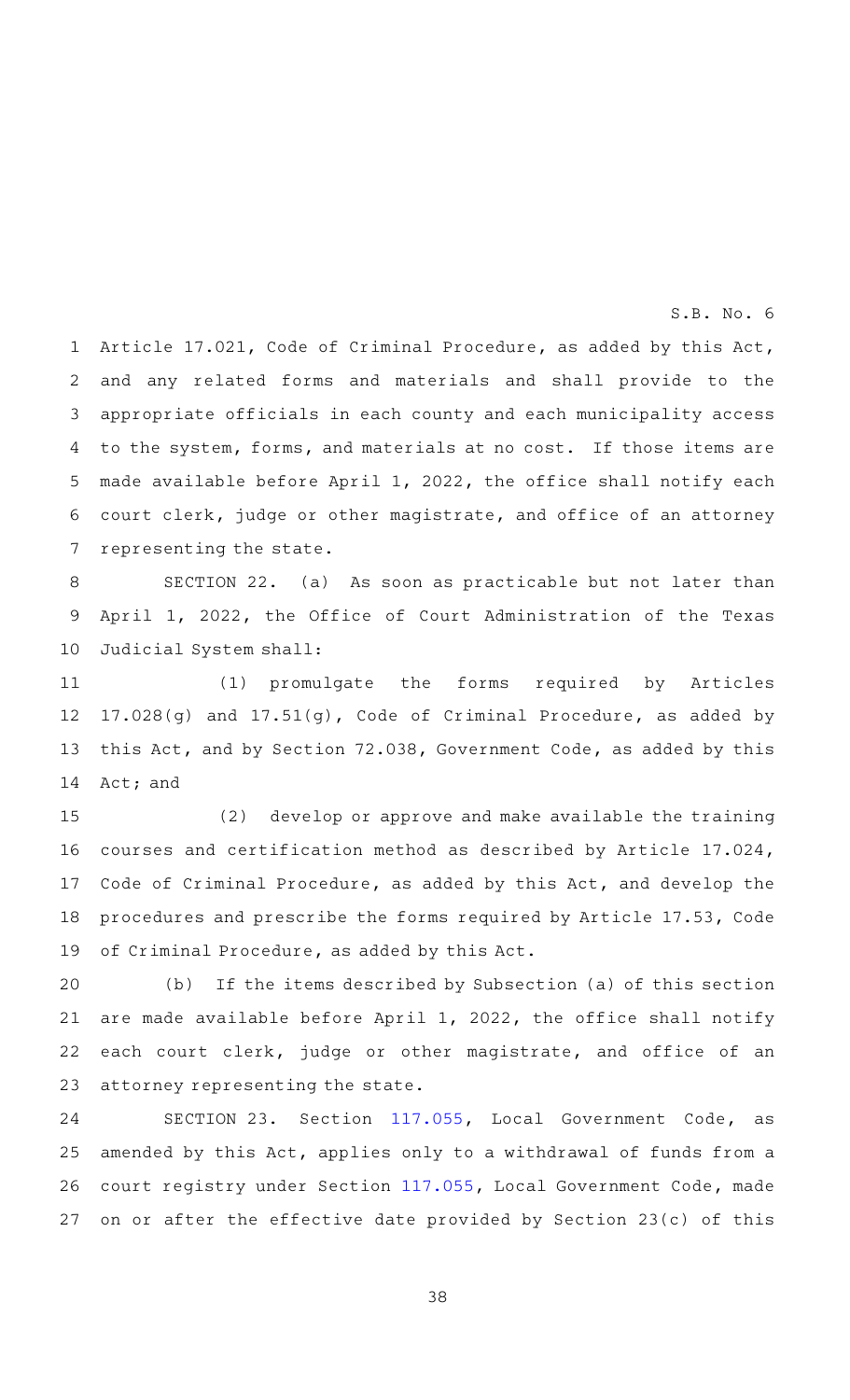Act. A withdrawal of funds from a court registry made before the effective date provided by Section 23(c) of this Act is governed by the law in effect on the date the withdrawal was made, and the former law is continued in effect for that purpose. 1 2 3 4

 $S.B. No.6$ 

SECTION 24. The changes in law made by this Act apply only to a person who is arrested on or after the effective date of this Act. A person arrested before the effective date of this Act is governed by the law in effect on the date the person was arrested, and the former law is continued in effect for that purpose. 5 6 7 8 9

SECTION 25. (a) Except as provided by Subsection (b) or (c) of this section or another provision of this Act, this Act takes effect January 1, 2022. 10 11 12

(b) Article [17.15\(](http://www.statutes.legis.state.tx.us/GetStatute.aspx?Code=CR&Value=17.15&Date=8/31/2021)b), Code of Criminal Procedure, as added by this Act, takes effect June 1, 2022, but only if the constitutional amendment proposed by the 87th Legislature, 2nd Called Session, 2021, requiring a judge or magistrate to impose the least restrictive conditions of bail that may be necessary and authorizing the denial of bail under some circumstances to a person accused of a violent or sexual offense or of continuous trafficking of persons is approved by the voters. If that amendment is not approved by the voters, Article [17.15](http://www.statutes.legis.state.tx.us/GetStatute.aspx?Code=CR&Value=17.15&Date=8/31/2021)(b), Code of Criminal Procedure, has no effect. 13 14 15 16 17 18 19 20 21 22

(c) Articles 17.021 and 17.024, Code of Criminal Procedure, as added by this Act, and Sections 4, 17, 19, 20, and 21 of this Act take effect on the 91st day after the last day of the legislative session. 23 24 25 26